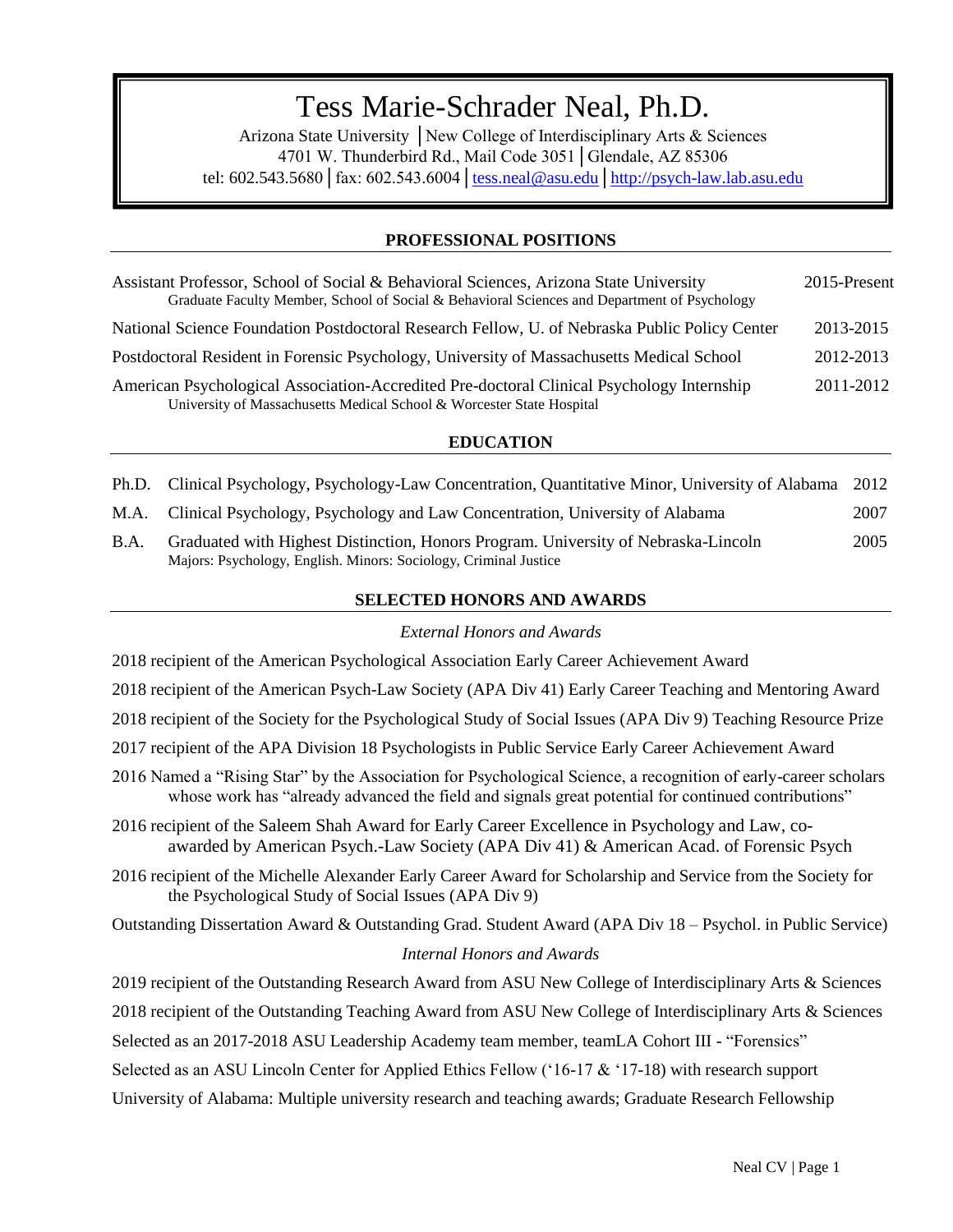| Role    | Agency                                                         | Project Title                                                                                     | Amount    | Dates                  |  |
|---------|----------------------------------------------------------------|---------------------------------------------------------------------------------------------------|-----------|------------------------|--|
|         | <b>External Grants Received</b>                                |                                                                                                   |           |                        |  |
| PI      | Association for                                                | Psychological Science in the Public Interest                                                      | \$6,000   | 09/2018-               |  |
|         | <b>Psychological Science</b>                                   | commissioned article preparation funding (Note:                                                   |           | 09/2019                |  |
|         |                                                                | ASU contributed partially matched funds)                                                          |           |                        |  |
| PI      | National Science Foundation                                    | Calibration in Court: Jurors' Use of Scientific                                                   | \$272,287 | 09/2017-               |  |
|         |                                                                | Information (Co-PI: Sarah Gervais, U NE-Lincoln)                                                  |           | 08/2019                |  |
|         |                                                                | $(\text{\#SES-LSS-1733957}) +$ Research Experiences for                                           | \$14,772  | 09/2018-               |  |
| PI      | National Science Foundation                                    | Undergraduates (REU) Supplement (#1841975)<br>Expert Bias: Perceptions, Misperceptions, and Their |           | 08/2019<br>05/2017-    |  |
|         |                                                                | Implications (Co-PI: Emily Pronin, Princeton Univ.)                                               | \$279,280 | 04/2020                |  |
|         |                                                                | $(\text{\#SES-LSS-1655011}) + \text{REU Supplement}$                                              | \$15,000  | 02/2019-               |  |
|         |                                                                | (H1917576)                                                                                        |           | 04/2020                |  |
| PI      | American Psychology-Law                                        | An Experimental Study of Bias in Psychologists'                                                   | \$8,850   | $11/2016 -$            |  |
|         | Society, & the Society for the                                 | Diagnostic Reasoning (Note: ASU partially matched                                                 |           | 10/2017                |  |
|         | Psych. Study of Social Issues                                  | these grant-in-aid funds)                                                                         |           |                        |  |
| PI      | Association for                                                | Perspectives on Psychological Science Registered                                                  | \$1,209   | $07/2015 -$            |  |
|         | <b>Psychological Science</b>                                   | Replication Project for Rand et al. (2012)                                                        |           | 05/2016                |  |
| PI      | Society for the Psychological<br><b>Study of Social Issues</b> | To Approach Good Choices or To Avoid Bad<br>Choices? How Approach and Avoidance 'Nudge'           | \$1,980   | $01/2015 -$<br>01/2016 |  |
|         |                                                                | Policies affect Public Trust and Policy Support                                                   |           |                        |  |
| Co-PI   | National Science Foundation                                    | <b>Institutional Trust and Confidence Workshop</b>                                                | \$47,343  | 01/2014-               |  |
|         |                                                                | (#SES-LSS-1353980)                                                                                |           | 01/2015                |  |
| $Co-PI$ | National Science Foundation                                    | The Objectivity Demand: Experiences & Behaviors                                                   | \$14,997  | 08/2010-               |  |
|         |                                                                | of Psychologists in Capital Case Evaluations                                                      |           | 08/2011                |  |
|         |                                                                | (DDRIG, SES-LSS-1022849)                                                                          |           |                        |  |
| PI      | American Academy of                                            | The Objectivity Demand: Experiences & Behaviors                                                   | \$1,500   | 05/2010-               |  |
|         | Forensic Psychology                                            | of Psychologists in Capital Case Evaluations                                                      |           | 05/2011                |  |
| PI      | American Psychology Law<br>Society                             | The Novaco Anger Scale and Provocation Inventory<br>in an Inpatient Forensic Sample:              | \$300     | 09/2009-<br>09/2010    |  |
|         |                                                                | Correlates of Self-Reported Anger Ratings                                                         |           |                        |  |
|         |                                                                |                                                                                                   |           |                        |  |
|         | <b>Internal Grants Received</b>                                |                                                                                                   |           |                        |  |
| PI      | <b>ASU Knowledge Enterprise</b>                                | New College Scholarship, Research, and Creative                                                   | \$4,999   | 07/2017-               |  |
|         | Development (KED) and New<br>College                           | Activities Seed Grant: How and Why are Experts'<br>Judgments Biased?                              |           | 06/2018                |  |
| PI      | ASU Lincoln Center for                                         | Expert Bias: Perceptions, Misperceptions, and Their                                               | \$4,439   | $07/2017-$             |  |
|         | <b>Applied Ethics</b>                                          | <b>Ethical Implications</b>                                                                       |           | 06/2018                |  |
| PI      | <b>ASU Lincoln Center for</b>                                  | Experts & Ethics: A Conceptual and Empirical                                                      | \$5,531   | 07/2016-               |  |
|         | <b>Applied Ethics</b>                                          | Research Proposal with Four Deliverables                                                          |           | 06/2017                |  |
| PI      | ASU New College Undergrad.                                     | NCUIRE Team, Research Assistant, and Scholar                                                      | \$16,500  | $01/2016 -$            |  |
|         |                                                                | Intensive Research Experience Awards (multiple semesters, multiple students)                      | total     | 5/2020                 |  |
|         | <b>Other Grant Proposals</b>                                   |                                                                                                   |           |                        |  |
|         |                                                                |                                                                                                   |           |                        |  |
| $Co-PI$ | National Institute of Justice                                  | Enhancing Understanding of Forensic Expert                                                        | \$718,786 | Under                  |  |
|         |                                                                | Evidence                                                                                          |           | Review                 |  |
| PI      | National Science Foundation                                    | <b>CAREER:</b> Understanding Bias in Expert Judgments                                             | \$499,119 | Under                  |  |
| $Co-PI$ | National Science Foundation                                    | with Special Attention to Legal Contexts<br>Growing Convergence Research: Evidentiary             | \$1 mil   | Review<br>In           |  |
|         |                                                                | Science                                                                                           |           | Revision               |  |
| Senior  | National Science Foundation                                    | Mid-scale RI-2: Biogeochemical analytical facility                                                | \$30 mil  | <b>Not</b>             |  |

for broad applications in research and training

Personnel

# **GRANT SUPPORT**

Awarded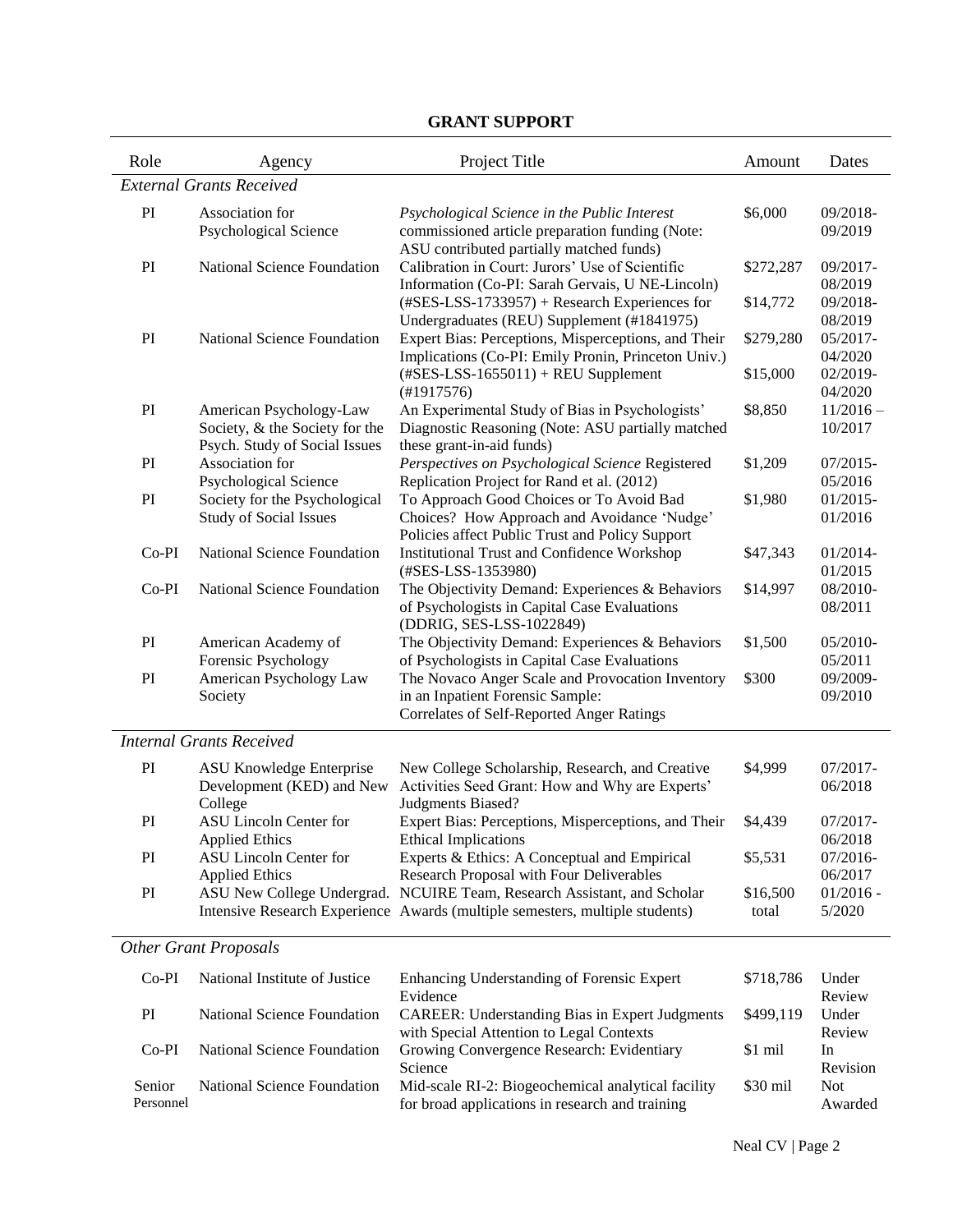| $Co-PI$ | National Institute of Justice | Decision Processes in Forensic Analyses:                     | \$1.5     | Not.       |
|---------|-------------------------------|--------------------------------------------------------------|-----------|------------|
|         |                               | Robustness, Origins, and Mitigation (PI: Cleotilde           | million   | Awarded    |
|         |                               | Gonzales, Carnegie Mellon University) (2017)                 |           |            |
| $Co-PI$ | National Science Foundation   | <b>IUCRC</b> Pre-Proposal Planning: ASU Forensic             | \$15,000  | Encour-    |
|         |                               | Science Research Initiative (2017)                           |           | aged       |
| $Co-PI$ | National Institute of Justice | President's Task Force on 21 <sup>st</sup> Century Policing: | \$697.526 | <b>Not</b> |
|         |                               | Police Officer Trust in the Public (2016)                    |           | Awarded    |
| $Co-PI$ | National Science Foundation   | <b>IBSS:</b> Understanding Socially Entrenched Attitudes     | \$637,864 | <b>Not</b> |
|         |                               | (PI: Lisa Pytlik-Zillig, Univ. NE-Lincoln) (2015)            |           | Awarded    |
| PI      | National Science Foundation   | Why Public Policy Fails: Trust, Conformity, and              | \$241,213 | <b>Not</b> |
|         |                               | Unique Info. in Group Decision Making (2014)                 |           | Awarded    |
| PI      | National Institutes of Health | Health Disparities Research Loan Repayment                   | \$85,000  | <b>Not</b> |
|         |                               | Program $(2014)$                                             |           | Awarded    |
| $Co-PI$ | National Science Foundation   | Collaborative Proposal: Effectively Communicating            | \$371.336 | <b>Not</b> |
|         |                               | Science Results to Inform Science and Innovation             |           | Awarded    |
|         |                               | Policy (PI: Lisa Pytlik-Zillig, U.NE-Lincoln) (2013)         |           |            |

## **PUBLICATIONS**

*(Student collaborators are italicized. Higher author order indicates greater contribution to the work.)*

| Summary of Scholarly Impact (as per Google Scholar as of 8/28/2019) |                 |                                    |  |
|---------------------------------------------------------------------|-----------------|------------------------------------|--|
| <b>Citation Indices</b>                                             | Across all time | Recent (in the 5 years since 2014) |  |
| Total number of citations                                           |                 | 822                                |  |
| h-index (reflects productivity and impact, based on no.             |                 |                                    |  |
| of publications and citations per publication)                      |                 |                                    |  |
| i 10-index (no. of publications with at least 10 citations)         |                 |                                    |  |

## *PEER-REVIEWED JOURNAL ARTICLES*

- 1. **Neal, T.M.S.**, Saks, M.J., Geisinger, K., Slobogin, C. & Faigman, D. (commissioned). Psychological assessments in legal contexts: Are courts keeping "junk science" out of the courtroom? Psychological Science in the Public Interest.
- 2. *MacLean, N.,* **Neal, T.M.S.***,* Morgan, R.D., & Murrie, D.C. (in press). Forensic clinicians' understanding of bias. Psychology, Public Policy, and Law.
- 3. *Trow, A.,* & **Neal, T.M.S.** (2019). A call for research on sex offender treatment programs. International Journal of Offender Therapy and Comparative Criminology, 63, 77-85. doi: 10.1177/0306624X18786608
- 4. **Neal, T.M.S.** (2018). Forensic psychology and correctional psychology: Distinct but related subfields of psychological science and practice. American Psychologist, 73, 651-662. doi: 10.1037/amp0000227.
- 5. **Neal, T.M.S.** (2018). Discerning bias in forensic psychological reports in insanity cases. Behavioral Sciences & the Law, 36, 325-338. doi: 10.1002/bsl.2346
- 6. Salekin, K.L., **Neal, T.M.S.**, & Hedge, K.A. (2018). Validity, inter-rater reliability, and measures of adaptive behavior: Concerns regarding the probative versus prejudicial value. Psychology, Public Policy, and Law, 24, 24-35. doi: 10.1037/law0000150
- 7. Brodsky, S.L., Dvoskin, J.A., & **Neal, T.M.S.** (2017). Not taking the bait: Problem temptations for the expert witness. Journal of the American Academy of Psychiatry and Law, 45, 460-463.
- 8. **Neal, T.M.S.** & Cramer, R.J. (2017). Moral disengagement in legal judgments. Journal of Empirical Legal Studies, 14, 745-761. doi: 10.1111/jels.12163
- 9. PytlikZillig, L.M., *Kimbrough, C.D.*, Shockley, E., **Neal, T.M.S.**, Herian, M.N., Hamm, J.A., Bornstein, B.H., & Tomkins, A. (2017). A longitudinal and experimental study of the impact of knowledge on the bases of institutional trust. PLOS ONE, 12, e0175387. doi: 10.1371/journal.pone.0175387.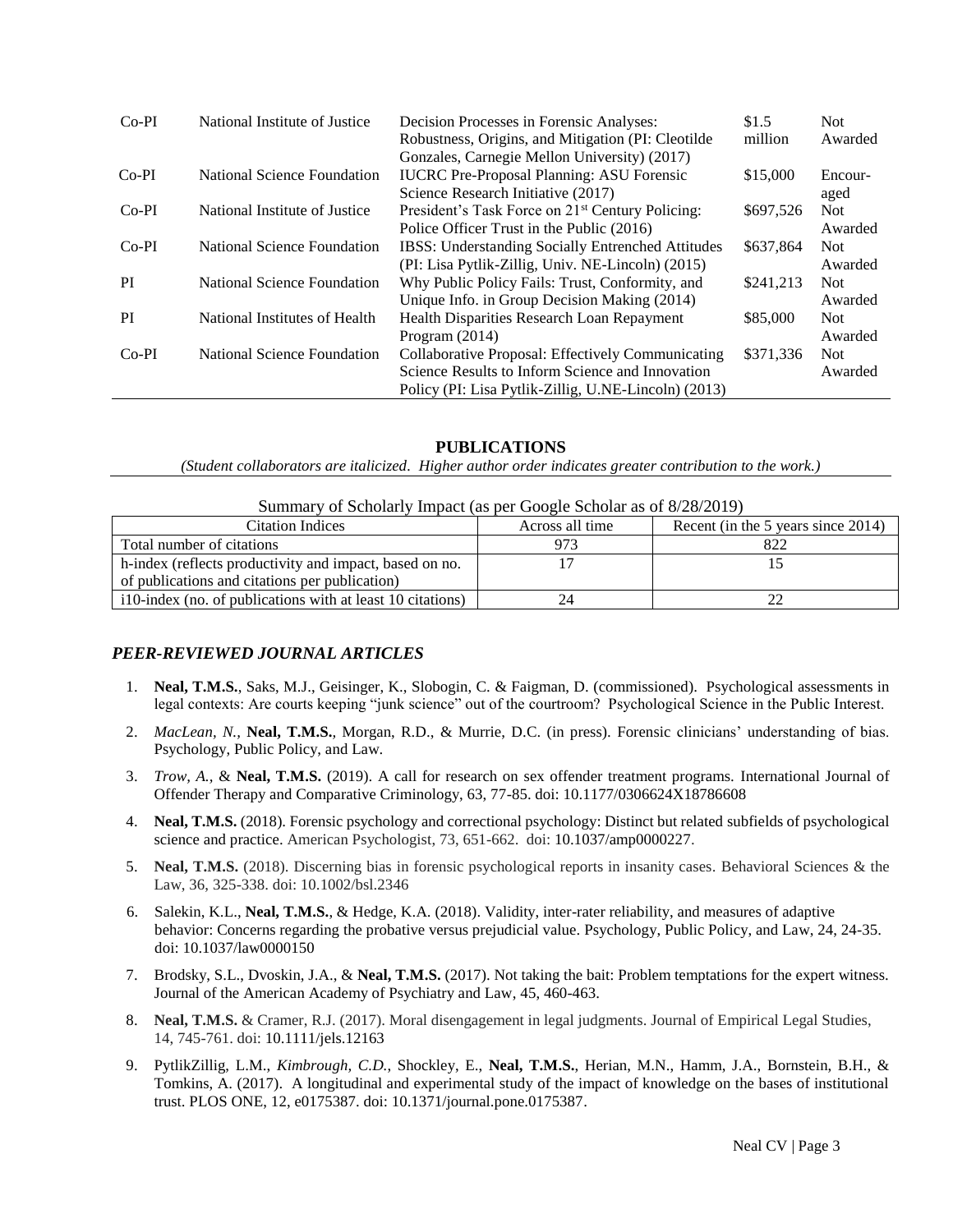- 10. Bouwmeester, S, Verkoeijen, P.,….**Neal, T.M.S.** & *Warner, M….* (2017). Registered replication report: Rand, Greene, & Nowak, 2012. Perspectives on Psychological Science, 12, 527-542. doi: 10.1177/1745691617693624
- 11. PytlikZillig, L.M., Hamm, J.A., Shockley, E., Herian, M., **Neal, T.M.S.,** *Kimbrough, C.*, Tomkins, A.J., Bornstein, B.H. (2016). The dimensionality of trust-relevant constructs in four institutional domains: Results from confirmatory factor analyses. Journal of Trust Research, 6, 111-150. doi:10.1080/21515581.2016.1151359
- 12. **Neal, T.M.S.** (2016). Are forensic experts already biased before adversarial legal parties hire them? PLOS ONE, 11, e0154434. doi: 10.1371/journal.pone.0154434.
- 13. **Neal, T.M.S.** & Brodsky, S.L. (2016). Forensic psychologists' perceptions of bias and potential correction strategies in forensic mental health evaluations. Psychology, Public Policy, and Law, 22, 58-76. doi: 10.1037/law0000077
- 14. **Neal, T.M.S.**, Miller, S.L., & Shealy, R.C. (2015). A field study of a comprehensive violence risk assessment battery. Criminal Justice & Behavior, 42, 952-968. doi: 10.1177/0093854815572252
- 15. Parrott, C.T., **Neal, T.M.S.**, Wilson J.K., & Brodsky, S.L. (2015). Differences in expert witness knowledge: Do mock jurors notice and does it matter? Journal of the American Academy of Psychiatry and the Law, 43, 69-81.
- 16. **Neal, T.M.S.** (2014). Women as expert witnesses: A review of the literature. Behavioral Sciences and the Law, 32, 164-179. doi: 10.1002/bsl.2113
- 17. **Neal, T.M.S.** & Grisso, T. (2014). Assessment practices and expert judgment methods in forensic psychology and psychiatry: An International Snapshot. Criminal Justice and Behavior, 41, 1406-1421. doi: 10.1177/0093854814548449.
- 18. **Neal, T.M.S.** & Grisso, T. (2014). The cognitive underpinnings of bias in forensic mental health evaluations. Psychology, Public Policy, and Law, 20, 200-211. doi:10.1037/a0035824
- 19. Candilis, P. & **Neal, T.M.S.** (2014). Not just welfare over justice: Ethics in forensic consultation. Legal and Criminological Psychology, 19, 19-29. doi: 10.1111/lcrp.12038
- 20. **Neal, T.M.S.** & Brodsky, S.L. (2014). Occupational socialization's role in forensic psychologists' objectivity. Journal of Forensic Psychology Practice, 14, 24-44. doi: 10.1080/15228932.2013.863054
- 21. Brodsky, S.L., **Neal, T.M.S.**, & Jones, M.A. (2013). A reasoned argument against banning psychologists' involvement in death penalty cases. Ethics & Behavior, 23, 62-66. doi:10.1080/10508422.2013.757954
- 22. Cramer, R.J., DeCoster, J., **Neal, T.M.S.**, & Brodsky, S.L. (2013). The Observed Witness Efficacy Scale: A measurement of effective testimony skills. Journal of Applied Social Psych., 43, 1691-1703. doi: 10.1111/jasp.12124
- 23. Girvan, E., Cramer, R.J., Titcomb, C., **Neal, T.M.S.**, & Brodsky, S.L. (2013). The propriety of preemptory challenges for perceived personality traits. Law & Psychology Review, 37, 49-82.
- 24. **Neal, T.M.S.** & Appelbaum, K.L. (2013). Expert opinions based on inadmissible evidence. Journal of the American Academy of Psychiatry and the Law, 41, 449-451.
- 25. **Neal, T.M.S**., Cramer, R.J., Ziemke, M.H., & Brodsky, S.L. (2013). Online searches for jury selection. Criminal Law Bulletin, 49, 305-318.
- 26. **Neal, T.M.S.** & Nagle, J.E. (2013). Measuring abuse sequelae: Validating and extending the Trauma Symptom Checklist-40. Journal of Aggression, Maltreatment, & Trauma, 22, 231-247. doi: 10.1080/10926771.2013.764953
- 27. Brodsky, S.L., Wilson, J.K., & **Neal, T.M.S.** (2013). Refusing and withdrawing from forensic evaluations. Journal of Forensic Psychology Practice, 13, 14-26. doi: 10.1080/15228932.2013.746908
- 28. **Neal, T.M.S.**, Guadagno, R.E., Eno, C.A., & Brodsky, S.L. (2012). Warmth and competence on the witness stand: Implications for credibility of male and female expert witnesses. Journal of the American Academy of Psychiatry and the Law, 40, 488-497.
- 29. **Neal, T.M.S.**, Christiansen, A., Bornstein, B.H., & Robicheaux, T. (2012). The effects of mock jurors' beliefs about eyewitness performance on trial judgments. Psychology, Crime, & Law, 18, 49-64. doi: 10.1080/1068316X.2011.587815
- 30. **Neal, T.M.S**. & Sellbom, M. (2012). Examining the factor structure of the Hare Self-Report Psychopathy Scale. Journal of Personality Assessment, 94, 244-253. doi:10.1080/00223891.2011.648294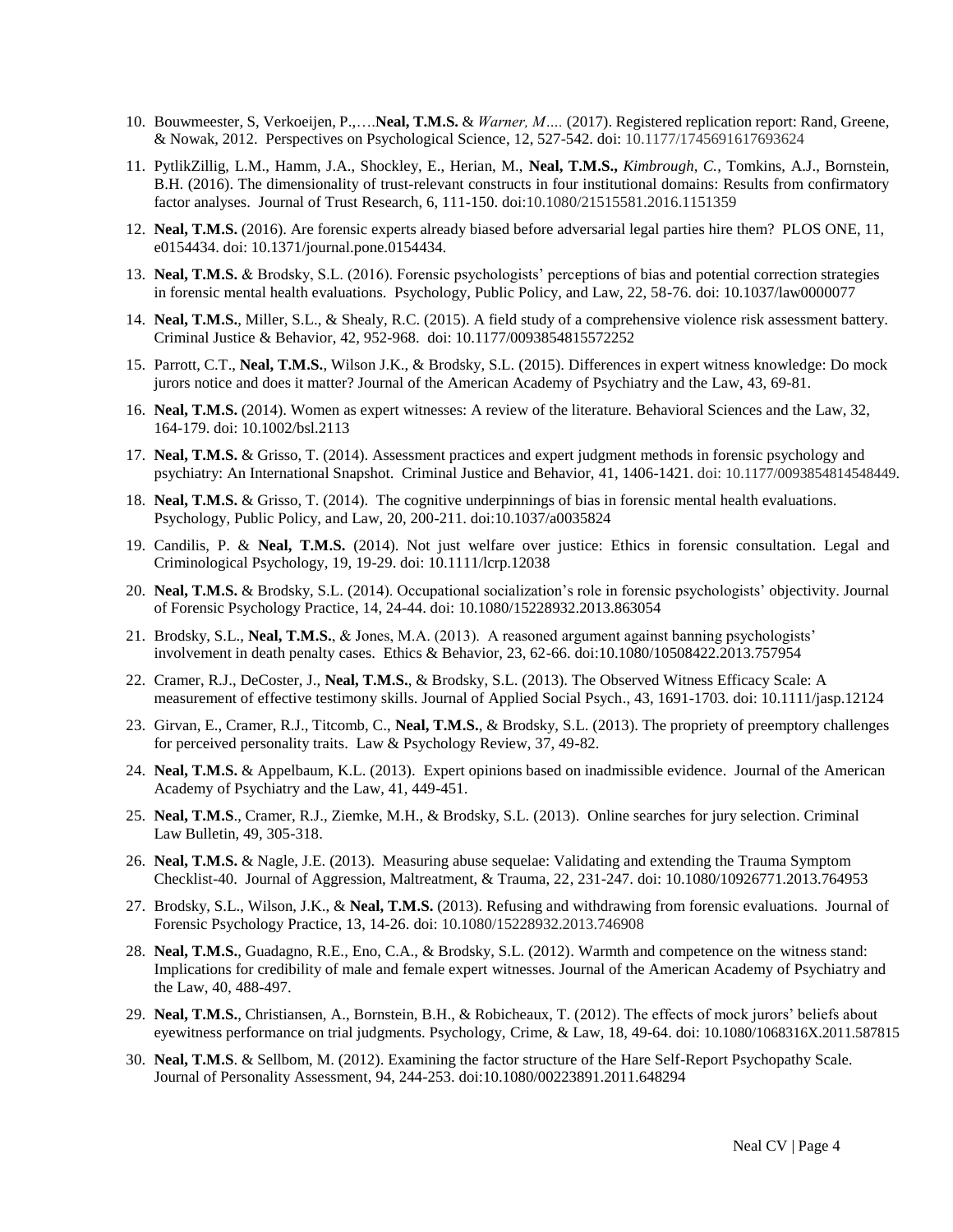- 31. Kelly, J.O., Brodsky, S.L., **Neal, T.M.S.**, & Cramer, R.J. (2011). Prosecutor pre-trial attitudes and plea-bargain behavior toward veterans with PTSD. Psychological Services, 8, 319-331. doi: 10.1037/a0025330
- 32. Barnett, M.E., Brodsky, S.L., & **Neal, T.M.S.** (2011). Mitigation evaluations: A survey of current practices. Journal of Forensic Psychology Practice, 11, 21-41. doi: 10.1080/15228932.2011.521724
- 33. Cramer, R.J., **Neal, T.M.S.**, DeCoster, J., & Brodsky, S.L. (2010). Witness self-efficacy: Development and validation of the construct. Behavioral Sciences & the Law, 28, 784-800. doi: 10.1002/bsl.952
- 34. **Neal, T.M.S.** (2010). Choosing the lesser of two evils: A framework for considering the ethics of competence for execution evaluations. Journal of Forensic Psychology Practice, 10, 145-157. doi: 10.1080/15228930903446724
- 35. **Neal, T.M.S.** & Clements, C.B. (2010). Prison rape and psychological sequelae: A call for research. Psychology, Public Policy, and Law, 16, 284-299. doi: 10.1037/a0019448
- 36. **Neal, T.M.S.**, Lichtenstein, B., & Brodsky, S.L. (2010). Clinical implications of stigma in HIV/AIDS and other sexually transmitted infections. International Journal of STDs & AIDS, 21, 158-160. doi:10.1258/ijsa.2008.008445
- 37. Brodsky, S.L., **Neal, T.M.S.**, Cramer, R.J., & Ziemke, M.H. (2009). Credibility in the courtroom: How likeable should an expert witness be? Journal of the American Academy of Psychiatry and the Law, 37, 525-532.
- 38. Cramer, R.J., **Neal, T.M.S.**, & Brodsky, S.L. (2009). Self-efficacy and confidence: Theoretical distinctions and implications for trial consultation. Consulting Psychology Journal: Practice and Research, 61, 319-334. doi: 10.1037/a0017310
- 39. **Neal, T.M.S**. & Brodsky, S.L. (2008). Expert witness credibility as a function of eye contact behavior and gender. Criminal Justice and Behavior, 35, 1515-1526. doi: 10.1177/0093854808325405

#### *EDITED VOLUME*

1. Shockley, E., **Neal, T.M.S.**, & PytlikZillig, L.M., & Bornstein, B.H. (Eds.) (2016). Interdisciplinary Perspectives on Trust: Towards Theoretical and Methodological Integration. New York: Springer.

## *BOOK CHAPTERS*

- 1. *Line, E.C., McCowan, K., Plantz, J.*, & **Neal, T.M.S.** (in preparation). Expert witness testimony. In R. Roesch (Ed.) *The Routledge Encyclopedia of Psychology in the Real World*. Abingdon, UK: Routledge.
- 2. Clements, C. & **Neal, T.M.S.** (in press). Research in criminal psychology. In R.D. Morgan (Ed.) The SAGE Encyclopedia of Criminal Psychology. Thousand Oaks, CA: SAGE.
- 3. **Neal, T.M.S.**, *Hight, M., Howatt, B.C., & Hamza, C.* (2018). The cognitive and social psychological bases of bias in forensic mental health judgments. In M.K. Miller & B.H. Bornstein (Eds), Advances in Psychology and Law: Volume 3 (151-176). New York: Springer.
- 4. **Neal, T.M.S.** (2017). Identifying the forensic psychologist role. In G. Pirelli, R. Beattey, & P. Zapf (Eds.), The Ethical Practice of Forensic Psychology: A Casebook (1-17). New York: Oxford University Press.
- 5. Herian, M.N. & **Neal, T.M.S.** (2016). Trust as a multilevel phenomenon: Implications for improved integrative science in trust research. In E. Shockley, T.M.S. Neal, L.M. PytlikZillig, & B.H. Bornstein (Eds.), Interdisciplinary Perspectives on Trust: Towards Theoretical and Methodological Integration (117-130). New York: Springer.
- 6. **Neal, T.M.S.,** PytlikZillig, L.M., Bornstein, B.H., & Shockley, E. (2016). Inspiring and advancing the many-disciplined study of institutional trust. In E. Shockley, T.M.S. Neal, L.M. PytlikZillig, & B.H. Bornstein (Eds.), Interdisciplinary Perspectives on Trust: Towards Theoretical and Methodological Integration (1-16). NY: Springer.
- 7. **Neal, T.M.S.,** Shockley, E., & Schilke, O. (2016). The "dark side" of institutional trust. In E. Shockley, T.M.S. Neal, L.M. PytlikZillig, & B.H. Bornstein (Eds.), Interdisciplinary Perspectives on Trust: Towards Theoretical and Methodological Integration (177-192). NY: Springer.
- 8. Brodsky, S.L. & **Neal, T.M.S.** (2013). Preparing and giving expert testimony. In Koocher, G.P., Norcross, J.C. & Greene, B.A. (Eds.) Psychologist's Desk Reference: Third Edition (604-608). New York: Oxford University Press.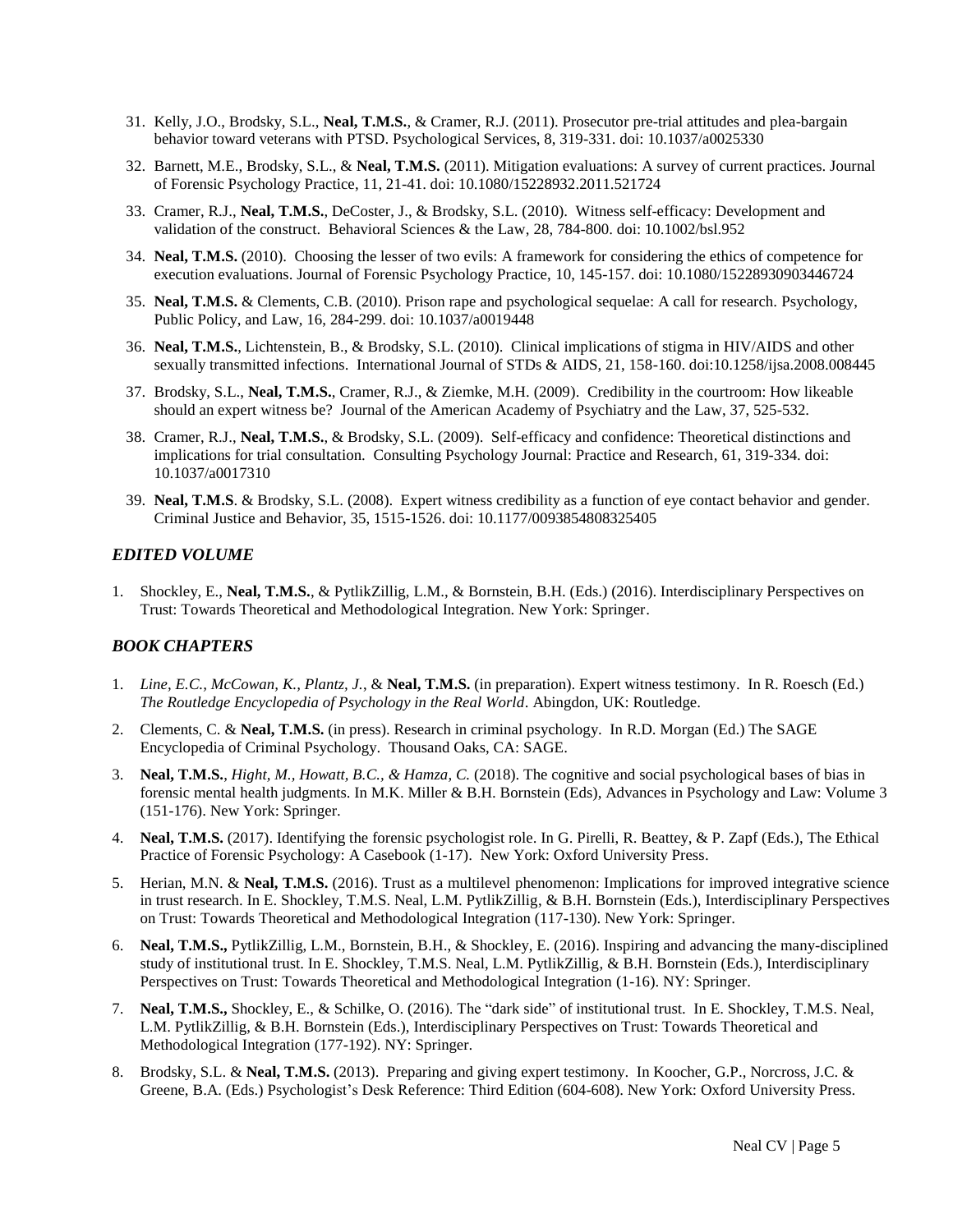## *EDITED PUBLICATIONS*

- 1. **Neal, T.M.S.** (2018). [Building access and excellence across the curriculum in ASU's Law and Behavioral Science](http://ap-ls.wildapricot.org/resources/EmailTemplates/2018_11%20November%20AP-LS%20Newsletter/TeachPsy_LawColumn.pdf)  [programs.](http://ap-ls.wildapricot.org/resources/EmailTemplates/2018_11%20November%20AP-LS%20Newsletter/TeachPsy_LawColumn.pdf) Teaching in Psychology and Law Column, AP-LS e-newsletter.
- 2. *Velez, R.E.,* **Neal, T.M.S.**, & Kovera, M.B. (2016). [Juries, witnesses, and persuasion: A brief overview of the science of](http://www.thejuryexpert.com/wp-content/uploads/TJEVol28Num2_ExpertPersuasion.pdf)  [persuasion and its applications for expert witness testimony.](http://www.thejuryexpert.com/wp-content/uploads/TJEVol28Num2_ExpertPersuasion.pdf) The Jury Expert, 28, 12-16.
- 3. *Coffey, C.A.*, *Sams, D.M.*, Brodsky, S.L, & **Neal, T.M.S.** (2016). [An examination of website advice to avoid jury duty.](http://aja.ncsc.dni.us/publications/courtrv/cr52-3/CR52-3Sams.pdf) Court Review, 52, 110-118.
- 4. **Neal, T.M.S.** (2015, Winter)[. The philosophy of science on testing](http://ap-ls.wildapricot.org/Resources/Documents/apls_Winter_2015.pdf) research and clinical questions. American Psychology-Law News, Expert Opinion Column, 6-8.
- 5. **Neal, T.M.S.** & Brank, E.M. (2014). Could [mindfulness improve judicial decision making?](http://www.apamonitor-digital.org/apamonitor/201403#pg29) APA Monitor on Psychology – Judicial Notebook, 45(3), 26.
- 6. Jones, M.A. & **Neal, T.M.S.** (2014). [Women as expert](http://www.thejuryexpert.com/2014/05/women-as-expert-witnesses/) witnesses. The Jury Expert, 26, 50-58.
- 7. Gross, N.R. & **Neal, T.M.S.** (2013). [Applying for a predoctoral internship.](http://www.apadivisions.org/division-18/publications/newsletters/gavel/2013/07/predoctoral-internship-applications.aspx) The Gavel: The Newsletter of the American Psychological Association's Division 18 Criminal Justice Section, 1, 2-3.
- 8. Sams, D.M., **Neal, T.M.S.,** & Brodsky, S.L. (2013). [Avoiding jury duty.](http://www.thejuryexpert.com/wp-content/uploads/JuryExpert_1301_AvoidingJuryDuty.pdf) The Jury Expert, 25, 4-8.
- 9. Brodsky, S.L. & **Neal, T.M.S.** (2011). [The ivory tower and the trenches: Five mentoring suggestions for the novice in](http://www.apadivisions.org/division-41/publications/newsletters/news/2011/01-issue.pdf)  [clinical-forensic psychology.](http://www.apadivisions.org/division-41/publications/newsletters/news/2011/01-issue.pdf) American Psychology-Law Society News, 31(1), 27.
- 10. **Neal, T.M.S.** (2011). [What psychology can do to address the U.S. prison rape epidemic.](http://www.spssi.org/_data/n_0001/resources/live/Rookie%20Newsletter%20Spring%202011.pdf) SPSSI Graduate Student Committee Rookie Newsletter, Spring 2011, 8-9.
- 11. **Neal, T.M.S.** (2011). [How to be a good mentee.](http://www.psychologicalscience.org/index.php/publications/observer/2011/february-11/how-to-be-a-good-mentee.html) APS Observer Student Notebook, 24(2), 35.
- 12. **Neal, T.M.S.** (2009). [Expert witness preparation: What does the literature tell us?](http://www.thejuryexpert.com/wp-content/uploads/NealExpertWitnessesTJEMarch09.pdf) The Jury Expert, 21, 44-52.
- 13. Lichtenstein, B., **Neal, T.M.S**., & Brodsky, S.L. (2008). The stigma of sexually transmitted infections: Knowledge, attitudes, and an educationally-based intervention. The Health Education Monograph 2008, 22 (3).

#### *MANUSCRIPTS UNDER REVIEW*

- 1. *Denne, E.*, Stolzenberg, S.N., & **Neal, T.M.S.** (under review, Revise & Resubmit, Psychology, Public Policy, and Law). The effect of evidence-based expert testimony on perceptions of child sexual abuse cases involving recantation.
- 2. *Kirshenbaum, J.M.*, Miller, M.K., Cramer, R.J., *Trescher, S.A.*, *Kaplan, T.*, & **Neal, T.M.S.** (under review). Development and validation of a general legal moral disengagement scale.

## **SELECTED MANUSCRIPTS IN PREPARATION / REVISION**

- 1. Cavallero, L., & **Neal, T.M.S.** (in preparation). When less is more: Brief focused assessments in child custody and parenting disputes.
- 2. Kanthaswamy, S., Oldt, R., & **Neal, T.M.S.** (in preparation). A proposal to mitigate racial bias in modern DNA evidence analysis.
- 3. **Neal, T.M.S.**, Gordon, G., Falsetti, A., Schweitzer, N.J., Salerno, J., Kanthaswamy, S., Walker, K., & Saks, M.J. (in preparation). Major research universities can solve forensic science's grand challenge.
- 4. **Neal, T.M.S.**, *Hight, M.L.*, & *Denne, E.* (in preparation). The effects of fuzzy-trace theory inspired juror instructions in criminal responsibility case.
- 5. **Neal, T.M.S.** *& Line, E.C.* (in preparation). The shifting gender composition of forensic psychology.
- 6. **Neal, T.M.S.**, Krauss, D.A., & Lawson, K.M. (under review). Bolstering, skepticism, and sensitivity effects: When are jurors calibrated to the scientific validity of expert testimony?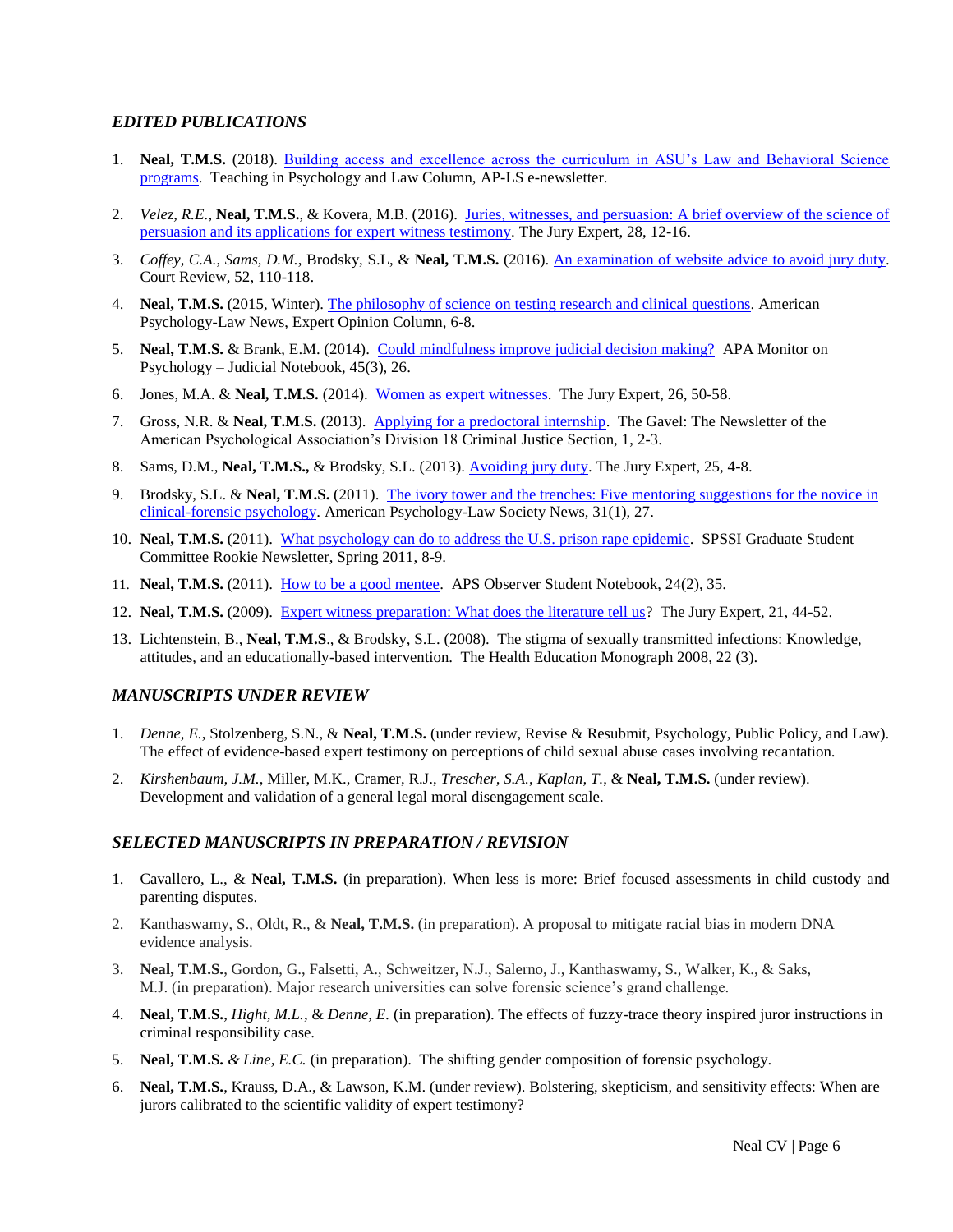- 7. **Neal, T.M.S.,** *MacLean, N.,* Morgan, R.D., & Murrie, D.C. (in preparation). An experimental study of bias in forensic clinician diagnostic reasoning.
- 8. **Neal, T.M.S.** & Saks, M.J. (in preparation). Context effects in forensic mental health science: A review and application of the science of science to the practice of forensic mental health evaluations.
- 9. **Neal, T.M.S.**, *Velez, R.E.*, & Pronin, E. (in preparation). Laypeople's perceptions of expert bias in 26 domains.
- 10. **Neal, T.M.S.**, Wylie, L.E., & *Denne, E.* (in preparation). How 'nudge' policies affect public trust.
- 11. **Neal, T.M.S.,** & Zelle, H. (in preparation). Forensic clinical psychology ≠ forensic assessment: Ethical treatment roles for forensic psychology.
- 12. Zelle, H. & **Neal, T.M.S.** (in preparation). Defining the theoretical and practical contours of adjudicative competency restoration treatment.

## **SELECTED PRESENTATIONS**

*(Student collaborators are italicized)*

#### *INVITED PRESENTATIONS*

| 1.  | Princeton University, Social Research Seminar (Social Talk Series)<br>"Developing an Integrated Model of Bias in Human Judgment"                                                                                    | 2019 |
|-----|---------------------------------------------------------------------------------------------------------------------------------------------------------------------------------------------------------------------|------|
| 2.  | Massachusetts Department of Mental Health, Annual Public Sector Forensic Services Conference<br>"Foundations of Bias in Expert Judgment" in Social Justice Issues & Cog. Biases: Implications for Forensic MH       | 2019 |
| 3.  | Texas Tech University, Annual Skelton Lecture Series in Psychology<br>"Developing a General Theory of Bias in Human Judgment"                                                                                       | 2019 |
| 4.  | Opening Plenary / Keynote Speaker, Arizona Supreme Court Legal Competency & Restoration Conference<br>"Forensic Bias and Decision Making"                                                                           | 2018 |
| 5.  | University of Virginia Institute of Law, Psychiatry, and Public Policy<br>"The Cognitive and Social Psychological Bases of Bias in Forensic Mental Health Evaluations"                                              | 2017 |
| 6.  | Keynote speaker at the Arizona-Nevada Academy of Science Annual Conference<br>"Bias in Expert Judgment: Why Experts Might Be Even More Biased Than the Rest of Us"                                                  | 2017 |
| 7.  | American Psychology-Law Society Saleem Shah Early Career Award Address, Annual Conference, Atl. GA<br>"Bias in Clinical and Legal Judgments"                                                                        | 2016 |
| 8.  | University of Nebraska – Lincoln, Law-Psychology Program, Lincoln NE<br>"Are Experts More Biased than Non-Experts? Background and an Experimental Agenda"                                                           | 2016 |
| 9.  | American Bar Association, Litigation Section Annual Conference, New Orleans LA<br>"The Science of Persuasion: Insights from Expert Witness Effectiveness & Jury Decision Research"                                  | 2015 |
| 10. | American Bar Association, Section of Intellectual Property Law 30 <sup>th</sup> Annual Conference, Bethesda MD<br>"He Says, She Says, But Who Says it Best? Gender of Your Expert in an Intellectual Property Case" | 2015 |
| 11. | The National Center for State Courts, Williamsburg VA<br>"'Gut Instinct' vs. Data-Based Evaluations in Forensic Mental Health Assessment"                                                                           | 2014 |

## *CHAIRED CONFERENCE SYMPOSIA*

- 1. **Neal, T.M.S.** & Geisinger, K. (2019, August). Psychological assessments and the law: Are courts effectively gatekeeping expert evidence? Symposium at the American Psychological Association, Chicago, IL.
- 2. **Neal, T.M.S.** (2018, March). Data Blitz Session #1. Symposium at the American Psychology-Law Society conference, Memphis, TN.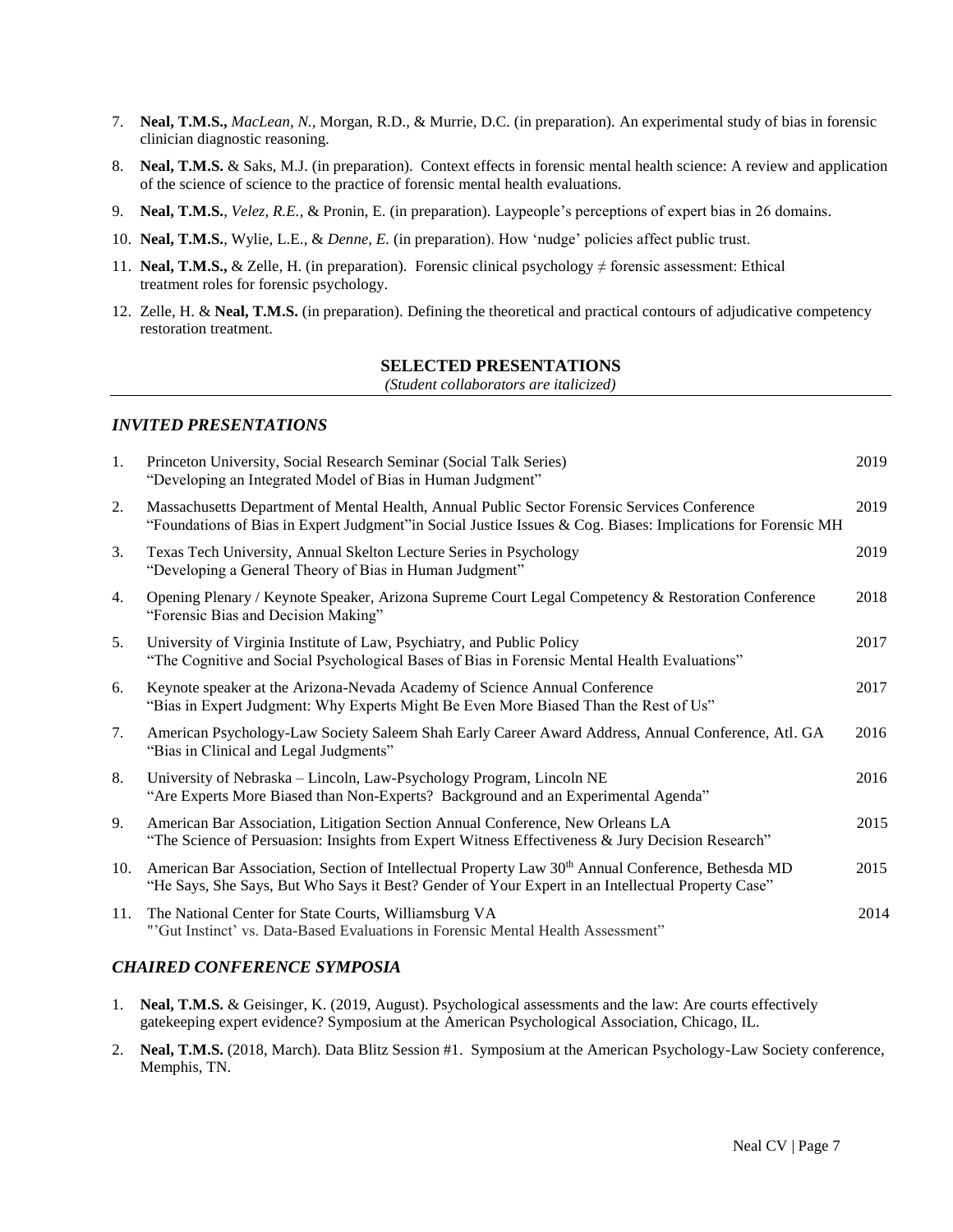- 3. **Neal, T.M.S.** (2017, March). Confirmation Bias, Hindsight Bias, and Measuring Bias in Forensic Psychology. Symposium at the American Psychology-Law Society conference, Seattle, WA.
- 4. Chaudoir, S.R. & **Neal, T.M.S.** (2016, June). Early career scholars professional development roundtable. Roundtable symposium at the Society for the Study of Social Issues conference, Minneapolis, MN.
- 5. **Neal, T.M.S.** & PytlikZillig, L.M. (2016, June). Trust: Deconstructing the relationship of institutions to the public they serve. Symposium at the Society for the Study of Social Issues conference, Minneapolis, MN.
- 6. **Neal, T.M.S**. & Kois, L. (2015, March). Can we have it all? Family formation, career trajectory, and work-life management. Symposium conducted at the American Psychology-Law Society conference, San Diego, CA.
- 7. **Neal, T.M.S.** (2014, March). Expert witness bias. Symposium conducted at the conference of American Psychology-Law Society, New Orleans, LA. Discussant: T. Grisso.
- 8. Murrie, D.C. & **T.M.S. Neal** (2013, March), When and how are experts biased? Understanding Adversarial Allegiance in Forensic Assessment. Symposium conducted at the American Psychology-Law Society conference, Portland, OR. Discussant: R.K. Otto.
- 9. **Neal, T.M.S.** (2013, March). Women as expert witnesses. Symposium conducted at the conference of the American Psychology-Law Society, Portland, OR. Discussant: M. O'Connor.

## *CONFERENCE SYMPOSIA DISCUSSANT*

- 1. Discussant: **T.M.S. Neal** (2019, March). Acknowledging and addressing gender-based bias and harassment in psychology and law. Symposium at the American Psychology-Law Society, Portland, OR.
- 2. Discussant/Moderator: **T.M.S. Neal** (2018, June). Psychology of legal judgment and decision-making. Law and Society Association annual meeting, Toronto, ON, CAN.
- 3. Discussant: **T.M.S. Neal**. (2017, March). Gender, sexuality, and the legal system. Symposium at the American Psychology-Law Society conference, Seattle, WA.
- 4. Discussant: **T.M.S. Neal** (2016, March). Improving forensic science: Contributions from psychology. Symposium conducted at the American Psychology-Law Society conference, Atlanta, GA.

## *INVITED CONFERENCE SYMPOSIA PANELIST*

- 1. **T.M.S. Neal** (2019, March). Where are we and where do we go from here? Status and future directions in psychology and law. Symposium at the American Psychology-Law Society, Portland, OR.
- 2. **T.M.S. Neal** (2019, March). Productivity and impact: Doing more with less. Symposium at the American Psychology-Law Society, Portland, OR.

## *CONFERENCE PAPERS*

- 1. **Neal, T.M.S.**, Saks, M.J., Geisinger, K., Slobogin, C., & Faigman, D. (2020, February). Psychological assessments and the law: Are courts screening out "junk science?" In Psychological Science: Lessons for the Law. American Association for the Advancement of Science, Seattle, WA.
- 2. *Line, E.C.*, Neu, A., & **Neal, T.M.S.** (2019, August). Enriching psychology and law scholarship with computer science. American Psychological Association, Chicago, IL.
- 3. *Line, E.C.*, *McCowan, K.*, *Denne, E.*, & **Neal, T.M.S.** (2019, August). Jurors have trouble discriminating high- from low-quality DNA evidence. American Psychological Association, Chicago, IL.
- 4. *Denne, E.*, Stolzenberg, S., & **Neal, T.M.S.** (2019, June). Using expert testimony to reestablish child credibility in child sexual abuse cases involving recantation. Law and Society Association, Washington, DC.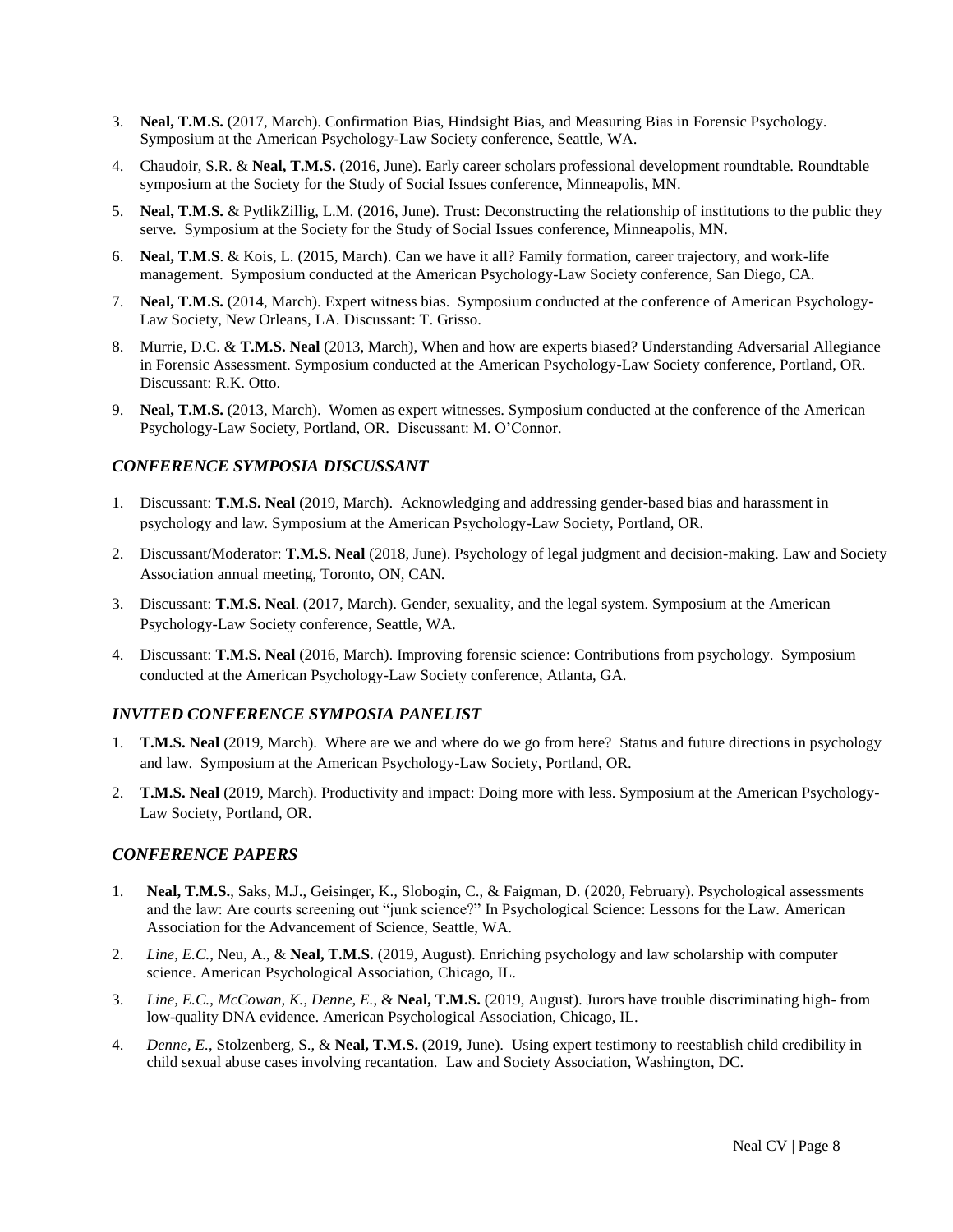- 5. **Neal, T.M.S.** & Pronin, E. (2019, Feb). Survey and Experimental Evidence of Cognitive Biases in Psychologists' Judgments. In Professional Bias and Prejudice: New Insights into Inequalities and Injustices at the annual convention of the Society for Personality and Social Psychology, Portland, OR.
- 6. **Neal, T.M.S.** (2018, August). When less is more: Brief focused assessments in child custody and parenting disputes. American Psychological Association, San Francisco, CA.
- 7. **Neal, T.M.S.** (2018, August). Solving forensic psychology's grand challenge. American Psychological Association, San Francisco, CA.
- 8. *Hamza, C.* & **Neal, T.M.S.** (2018, August). Using open science practices to conduct psycho-legal research. American Psychological Association, San Francisco, CA.
- 9. **Neal, T.M.S.** (2018, June). Psychologists' reasoning in forensic cases is affected by cognitive biases. Law and Society Association, Toronto CAN.
- 10. **Neal, T.M.S.** (2018, March). Forensic psychologists' diagnostic reasoning is susceptible to framing effects and confirmation bias. Presented as a top-rated "Datablitz" paper, American Psychology-Law Society, Memphis, TN.
- 11. **Neal, T.M.S.**, *Philipp, C*, & *Goddard, H.N.* (2018, March). *Daubert* and psychological tests in forensic mental health evaluations. American Psychology-Law Society, Memphis, TN.
- 12. *Kirshenbaum, J.M.*, Miller, M.K., Cramer, R.J., **Neal, T.M.S.**, & *Wilsey, C.N.* (2018, March). Development and validation of a general legal moral disengagement scale. American Psychology-Law Society, Memphis, TN.
- 13. *Kirshenbaum, J.M.*, *Trescher, S.A.,* Miller, M.K., *DeBraga, F*., & **Neal, T.M.S.** (2018, March). Moral disengagement and support for controversial police procedures. American Psychology-Law Society, Memphis, TN.
- 14. *MacLean, N.,* **Neal, T.M.S.***,* Morgan, R.D., & Murrie, D.C. (2017, March). Clinician recognition of real and "red herring" biases and debiasing strategies in forensic psychology. American Psychology-Law Society, Seattle, WA.
- 15. **Neal, T.M.S.,** *MacLean, N.,* Morgan, R.D., & Murrie, D.C. (2017, March). Robust evidence of confirmation bias in forensic psychologists' diagnostic reasoning. American Psychology-Law Society, Seattle, WA.
- 16. **Neal, T.M.S.**, *Velez, R.E.*, *Haas, J.*, *Goddard, H.*, *Quamme, C.M.*, & Krauss, D. (2017, March). Can direct examination sensitize jurors to the scientific validity of expert mental health testimony? American Psychology-Law Society, Seattle, WA.
- 17. **Neal, T.M.S.** & Cramer, R.J. (2016, November). Moral disengagement in legal judgments. Conference on Empirical Legal Studies, Duke Law, Durham, NC.
- 18. **Neal, T.M.S.** (2016, August). Forensic psychology and correctional psychology: Distinct but related fields. American Psychological Association, Denver, CO.
- 19. **Neal, T.M.S.** & Cramer, R.J. (2016, June). Moral disengagement and psychologists' involvement in competence for execution evaluations. Society for the Psychological Study of Social Issues, Minneapolis, MN.
- 20. **Neal, T.M.S.** & Wylie, L.E. (2016, June). Trust in government when government "nudges" the public. Society for the Psychological Study of Social Issues, Minneapolis, MN.
- 21. Shockley, E., PytlikZillig, L.M., **Neal, T.M.S.**, Hamm, J.A., *Fairchild, A.*, & PytlikZillig, A. (2016, June). Helping institutions understand and assess public trust. Society for the Psychological Study of Social Issues, Minn., MN.
- 22. **Neal, T.M.S.** & Saks, M.J. (2016, March). The science of science offers solutions to cognitive bias in forensic psychology. American Psychology-Law Society, Atlanta, GA.
- 23. **Neal, T.M.S.** & Wylie, L.E. (2016, March). To approach good choices or to avoid bad choices? How 'nudge' policies affect public trust and policy support. American Psychology-Law Society, Atlanta, GA.
- 24. **Neal, T.M.S.** (2016, February). Are forensic experts already biased before adversarial legal parties hire them? QuantLaw Third Annual Conference, Tucson, AZ.
- 25. **Neal, T.M.S.** Griffin, D.A., Parrott, C.T., & Griffin, M.P. (2016, January). What negative emotions mediate exposure to graphic photographic evidence and juror verdicts? Social Psychology and Law Pre-Conference at the Society for Personality and Social Psychology, San Diego, CA.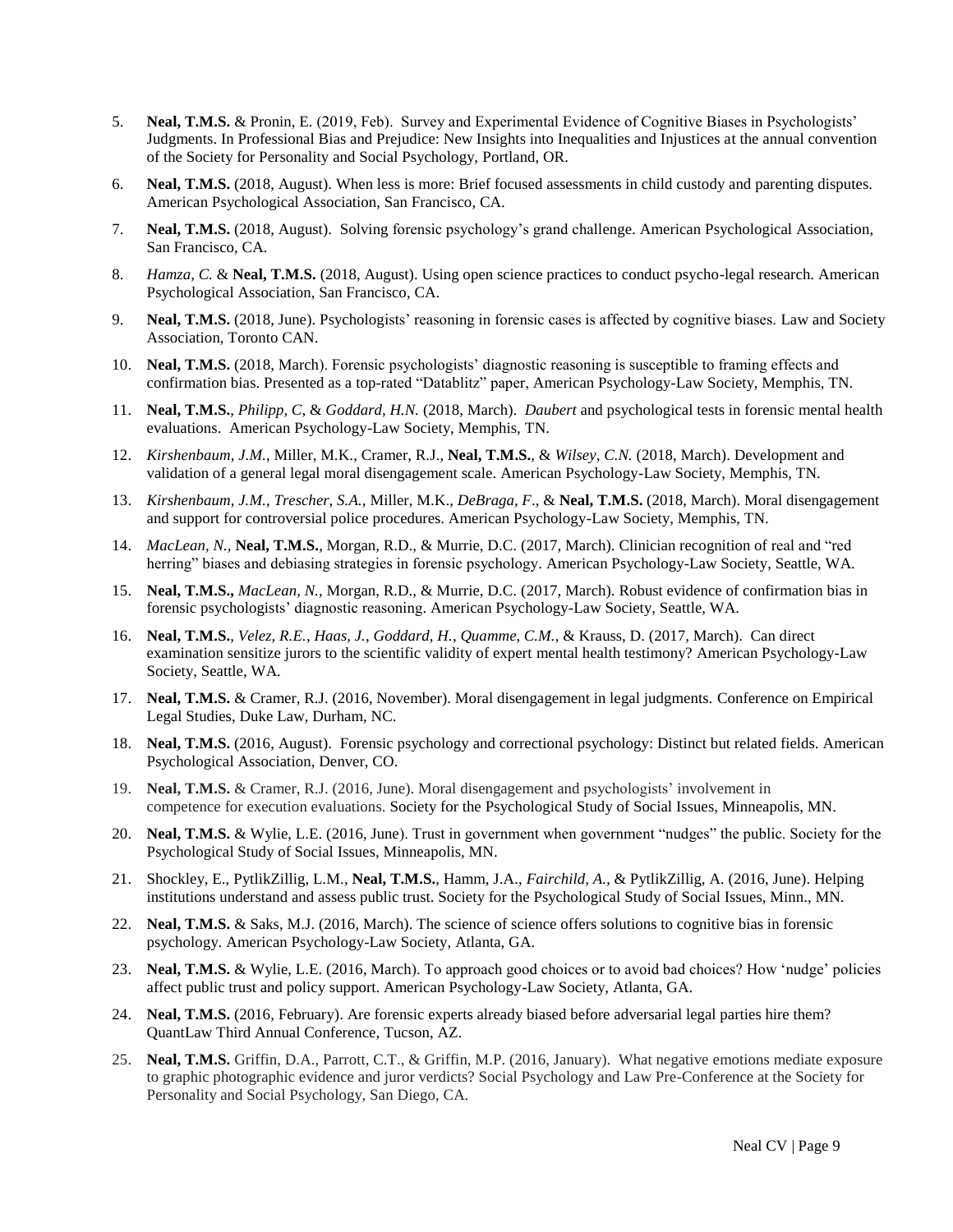- 26. **Neal, T.M.S.** & Grisso, T. (2015, March). The cognitive underpinnings of bias in forensic mental health evaluations. American Psychology-Law Society, San Diego, CA.
- 27. Zelle, H. & **Neal, T.M.S.** (2015, March). Jurisprudent therapy: Framing the theoretical and ethical contours of competence restoration. American Psychology-Law Society, San Diego, CA.
- 28. **Neal, T.M.S.** (2014, March). Markers of potential bias in a sample of forensic reports. American Psychology-Law Society, New Orleans, LA.
- 29. **Neal, T.M.S.** (2014, March). Actuarial and structured professional judgments in forensic assessment. American Psychology-Law Society, New Orleans, LA.
- 30. **Neal, T.M.S.**, Nagle, J.E., Cramer, R.J., & Brodsky, S.L. (2014, February). Being likeable is especially important for women expert witnesses. Social Psych & Law Pre-Conference at Society for Personality and Social Psych, Austin, TX.
- 31. Cramer, R.J., **Neal, T.M.S.**, & Clark, J. (2013, March). Moral disengagement in the criminal justice system. American Psychology-Law Society, Portland, OR.
- 32. **Neal, T.M.S.** & Brodsky, S.L. (2013, March). Women as expert witnesses: A review of the empirical literature. American Psychology-Law Society, Portland, OR.
- 33. **Neal, T.M.S.** & Brodsky, S.L. (2013, March). Forensic psychologists' preexisting attitudes and capital case involvement. American Psychology-Law Society, Portland, OR.
- 34. Miller, S.L., **Neal, T.M.S.**, & Shealy, R.C. (2013, March). The incremental validity of trait anger in violence risk assessments with forensic patients. American Psychology-Law Society, Portland, OR.
- 35. **Neal, T.M.S.** (2012, March). The women of forensic psychology: A descriptive survey of the field. American Psychology-Law Society, San Juan, Puerto Rico.
- 36. **Neal, T.M.S.**, Brodsky, S.L., Nagle, J.E., & Neal, P.J. (2012, March). Strategies for bias correction in forensic evaluations: A mixed-method investigation. American Psychology-Law Society, San Juan, Puerto Rico.
- 37. **Neal, T.M.S.** & Clements, C.B. (2010, June). The psychological sequelae of prison rape: A call for research. Society for the Psychological Study of Social Issues meeting, New Orleans, LA.
- 38. Hedge, K.A, Salekin, K., & **Neal, T.M.S.** (2010, March). Taking adaptive behavior measures to court: Scientific reliability limitations with multiple raters. American Psychology-Law Society, Vancouver, Canada.
- 39. Adams, D.D., **Neal, T.M.S**., & Brodsky, S.L. (2009, March). The inconsistent "Backfire Effect" of substance abuse history: The influence of defendant and juror characteristics. American Psych-Law Society, San Antonio, TX.
- 40. Cramer, R.J., **Neal, T.M.S.**, Patty, E.F., Kelly, J., Ziemke, M.H., & Brodsky, S.L. (2009, March). The witness selfefficacy scale: Psychometrics and implications for witness preparation. American Psy-Law Society, San Antonio, TX.
- 41. **Neal, T.M.S.**, Brodsky, S.L, Cramer, R.J., & Ziemke, M.H. (2009, March). Ethics and privacy in the use of social networking sites for jury selection. American Psychology-Law Society, San Antonio, TX.
- 42. Ziemke, M.H., Brodsky, S.L., **Neal, T.M.S.**, & Cramer, R.J. (2009, March). Credibility in the courtroom: How likeable should an expert witness be? American Psychology-Law Society, San Antonio, TX.
- 43. Bornstein, B.H., Poser, S., Rodriguez, J.M., **Neal, T.**, & Laub, C.E. (2006, March). Perceptions of procedural and distributive justice in the September 11<sup>th</sup> Victim Compensation Fund. American Psychology-Law Society, St. Petersburg, FL.

#### *CONFERENCE POSTERS*

- 1. *Hamza, C., Hight, M., Siso, C.*, & **Neal, T.M.S.** (2017, May). Different states of insanity: People with mental illnesses as prisoners or patients depends on jurisdiction. Association for Psychological Science, Boston, MA.
- 2. *Hight, M.*, *Hamza, C., Siso, C.,* & **Neal, T.M.S.** (2017, April). The effects of insanity verdict options and instructions on juror decisions in criminal responsibility cases. Western Psychological Association, Sacramento, CA.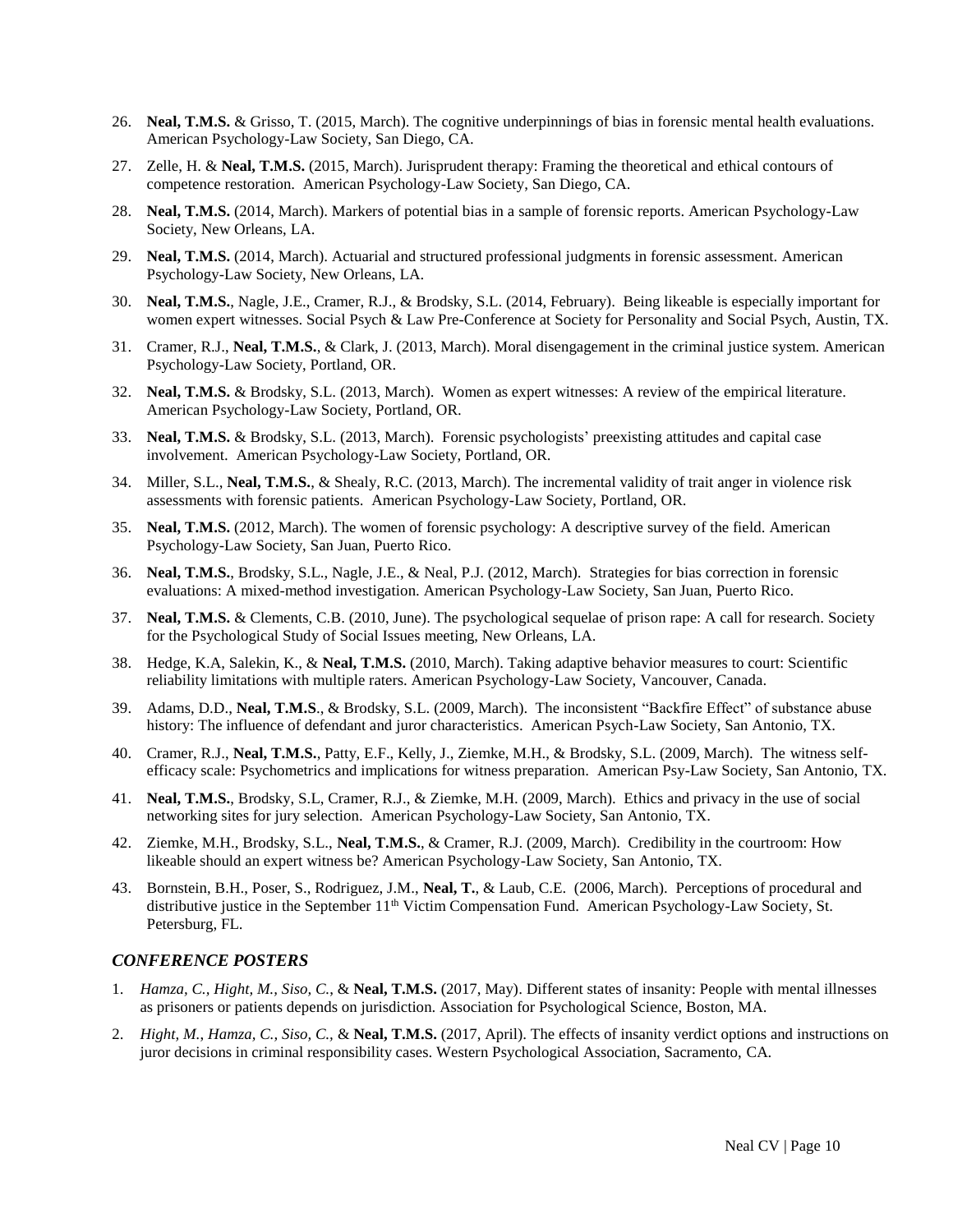- 3. *Lawson, K., Kellerman, K., Busch, B., Wilson, G.*, **Neal, T.M.S.**, & Krauss, D. (2017, March). Why are female jurors more punitive towards sex offenders? A test of a mediation model based upon perceived threat and moral outrage. American Psychology-Law Society, Seattle, WA.
- 4. Chaudoir, S. & **Neal, T.M.S.** (2016, August). Early career leadership opportunities in Division 9: The Society for the Psychological Study of Social Issues. American Psychological Association, Denver, CO.
- 5. **Neal, T.M.S.,** & Zelle, H. (2016, August). Forensic psychology can be more than forensic assessment: Delineating the forensic treatment role. American Psychological Association, Denver, CO.
- 6. *Kimbrough, C.D.*, PytlikZillig, L.M., Shockley, E., **Neal, T.M.S.**, Hamm, J.A., Bornstein, B.H., Herian, M., & Tomkins, A.J. (2015, May). A longitudinal and experimental study of knowledge and institutional trust. Association for Psychological Science, New York, NY.
- 7. *Fairchild, A.*, PytlikZillig, L.M., Shockley, E., & **Neal, T.M.S.** (2015, May). Clarifying the nomological network of institutional trust. Association for Psychological Science, New York, NY.
- 8. **Neal, T.M.S.** & Wylie, L.E. (2015, March). The transparency disinfectant: How 'nudge' policies affect public trust. American Psychology-Law Society, San Diego, CA.
- 9. **Neal, T.M.S.** (2014, February). The bias blind spot in forensic psychology. Society for Personality and Social Psychology, Austin, TX.
- 10. Hamm, J.A., Kimbrough, C.D., & **Neal, T.M.S.** (2014, February). The antecedents of trust in a novel institution. Society for Personality and Social Psychology, Austin, TX.
- 11. Sams, D.M., **Neal, T.M.S.**, & Brodsky, S.L. (2013, June). Avoiding jury duty. American Society of Trial Consultants, Las Vegas, NV.
- 12. Wilson, J.K., Titcomb, C., **Neal, T.M.S.**, & Brodsky, S.L. (2013, March). Expert witness knowledge: What difference does it make? American Psychology-Law Society, Portland, OR.
- 13. Brodsky, S.L., **Neal, T.M.S.**, & Wilson, J.K. (2012, March) Withdrawal of forensic mental health experts. American Psychology-Law Society, San Juan, Puerto Rico.
- 14. Cramer, R.J., **Neal, T.M.S.**, Brodsky, S.L., & DeCoster, J. (2012, March). The Observed Witness Efficacy Scale: A measure of effective testimony skills. American Psychology-Law Society, San Juan, Puerto Rico.
- 15. Johnson, J.C., Cramer, R.J., **Neal, T.M.S.**, & Brodsky, S.L. (2012, March). A trait-cognition approach to assessing perceptions of expert testimony. American Psychology-Law Society, San Juan, Puerto Rico.
- 16. Nagle, J.E. & **Neal, T.M.S.** (2012, March). Measuring abuse sequelae: Validating and extending the Trauma Symptom Checklist-40. American Psychology-Law Society, San Juan, Puerto Rico.
- 17. **Neal, T.M.S.**, Griffin, D.A., & Brodsky, S.L. (2012, March). Educated mock-jurors evaluating defendant substance abuse evidence in capital trials. American Psychology-Law Society, San Juan, Puerto Rico.
- 18. **Neal, T.M.S.** & Brodsky, S.L. (2011, May). Can clinicians be objective in conducting psychological evaluations? Association for Psychological Science Annual Convention, Washington, DC.
- 19. **Neal, T.M.S.**, Guadagno, R.E., Eno, C.A., & Brodsky, S.L. (2011, March). Warmth & competence on the witness stand: Implications for male & female expert witness credibility. 4th International Congress on Psych & Law**,** Miami, FL.
- 20. **Neal, T.M.S**. & Sellbom, M. (2011, March). Examining the construct validity of the Self-Report Psychopathy Scale-III. 4th International Congress on Psychology and Law**,** Miami, FL.
- 21. Ziemke, M.H., Griffin, D.A., & **Neal, T.M.S.** (2011, March). Silencing the hired gun: Do juror perceptions of experts depend on who asks the tough questions? 4th International Congress on Psychology and Law**,** Miami, FL.
- 22. Adams, D.D., **Neal, T.M.S.**, Titcomb, C., & Griffin, M.P. (2010, March). Let emotions be the judge: Graphic evidence and need for affect in legal decision-making. American Psychology-Law Society, Vancouver, Canada.
- 23. Griffin, M.P, **Neal, T.M.S.**, & Adams, D.D. (2010, March). Theory development for the video-assisted restoration to competency (VARC) program. American Psychology-Law Society, Vancouver, Canada.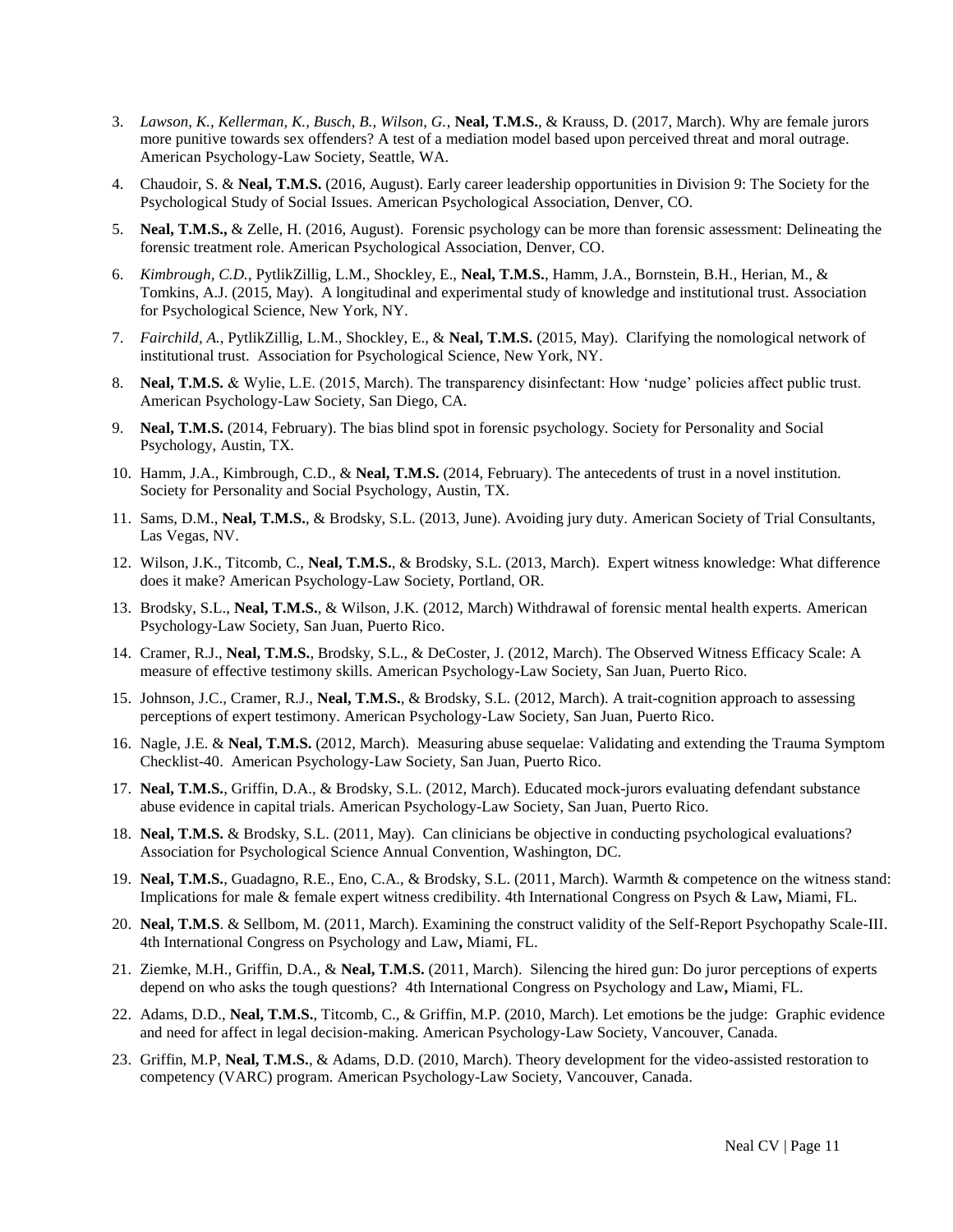- 24. **Neal, T.M.S.** (2010, March). Choosing the lesser of two evils: Considering the ethics of competence for execution evaluations. American Psychology-Law Society, Vancouver, Canada.
- 25. **Neal, T.M.S.**, Adams, D., & Brodsky, S.L. (2009, March). Physical and sexual abuse histories in mitigation. American Psychology-Law Society, San Antonio, TX.
- 26. Cramer, R.J., Brodsky, S.L., DeCoster, J., & **Neal, T.M.S.** (2008, March). Witness self-efficacy: Development and validation of the construct. American Psychology-Law Society, Jacksonville, FL.
- 27. **Neal, T.M.S.** (2007, August). Are men more credible than women? Examining the credibility of female versus male expert witnesses as a function of eye contact. American Psychological Association, San Francisco, CA.

#### *PRESENTATIONS AT ASU*

- 1. **Neal, T.M.S.** (2019, October). Problems in professional ethics: Overconfidence and the bias blind spot. Lincoln Center for Applied Ethics, Undergraduate Lincoln Scholars Program faculty series.
- 2. **Neal, T.M.S.** (2019, September). Developing an integrated model of bias in human judgment. Psychology Brownbag Series. School of Social & Behavioral Sciences.
- 3. **Neal, T.M.S.** (2017, April). Experts & bias: How current ethics training may actually make experts more biased. Lincoln Center for Applied Ethics, Teaching & Ethics Brownbag series.
- 4. **Neal, T.M.S.** (2016, April). Bias in clinical and legal judgments. Keynote speaker at the ASU NCUIRE Undergraduate Research Symposium.
- 5. Salerno, J., Schweitzer, N., & **Neal, T.M.S.** (2016, February). The brain on trial: Groundbreaking applications of psychological science to the legal context. SSBS Symposium Series and ASU West 30<sup>th</sup> Anniversary celebration.
- 6. **Neal, T.M.S.** (2015, September). The science of persuasion: Insights from expert witness effectiveness & jury decision making research. Psychology Brownbag Series. School of Social & Behavioral Sciences.

#### *POSTER PRESENTATIONS AT ASU*

- 1. *Plantz, J., Mathers, E., Milligan, R., Velazquez, A., Fatula, E., Rincon, S., McCowan, K., Line, E.C., Denne, E.,* & **Neal, T.M.S.** How jurors deliberate scientific evidence: Undergraduates assisting an NSF project (2018-2019). ASU NCUIRE Research Symposium.
- 2. *Plantz, J.* & **Neal, T.M.S.** (2019, April). Prison inmates' perception of treatment and treatment-seeking behaviors: A study proposal. ASU NCUIRE Research Symposium.
- 3. *Denne, E.*, & **Neal, T.M.S.** (2018, November). Exploring bias and the bias blind spot among expert witnesses in a simulated child abuse case. ASU Institute for Social Science Research Graduate Poster Competition, Tempe, AZ.
- 4. *Line, E.C.* & **Neal, T.M.S.** (2018, November) Judges' and attorneys' reactions to varying qualities of psychological assessment tools in court. ASU Institute for Social Science Research biannual poster contest, Tempe, AZ.
- 5. *McCowan, K.* & **Neal, T.M.S.** (2018, November). Are jurors less biased than judges in discerning evidence strength in sexual assault cases? ASU Institute for Social Science Research biannual poster contest, Tempe, AZ.
- 6. *Hamza, C.* & **Neal, T.M.S.** (2017, November). The role of implicit and explicit social-cognitive biases on jurors' conceptualizations of insanity. ASU Institute for Social Science Research Graduate Poster Competition.
- 7. *Hight, M.* & **Neal, T.M.S.** (2017, November). The effects of insanity verdict options and instructions on juror decisions. ASU Institute for Social Science Research Graduate Poster Competition.
- 8. *Siso, C.B.* & **Neal, T.M.S.** (2017, April). A comparison of three types of insanity defenses on juror decision-making. ASU Barrett Honor's College Celebrating Honors Symposium and ASU NCUIRE Research Symposium.
- 9. *Velez, R.E., Hight, M., Hamza, C., Siso, C., Oliveira, B., Howatt, B.C.,* & **Neal, T.M.S.** (2017, April). Can direct examination sensitize jurors to the scientific validity of expert testimony? ASU NCUIRE Research Symposium. (Poster won  $1<sup>st</sup>$  place).
- 10. *Hight, M., Hamza, C., Siso, C.B.,* & **Neal, T.M.S** (2016, December). The effects of insanity verdict option and instructions on juror decisions in criminal responsibility cases. ASU Institute for Social Science Research Graduate Poster Competition.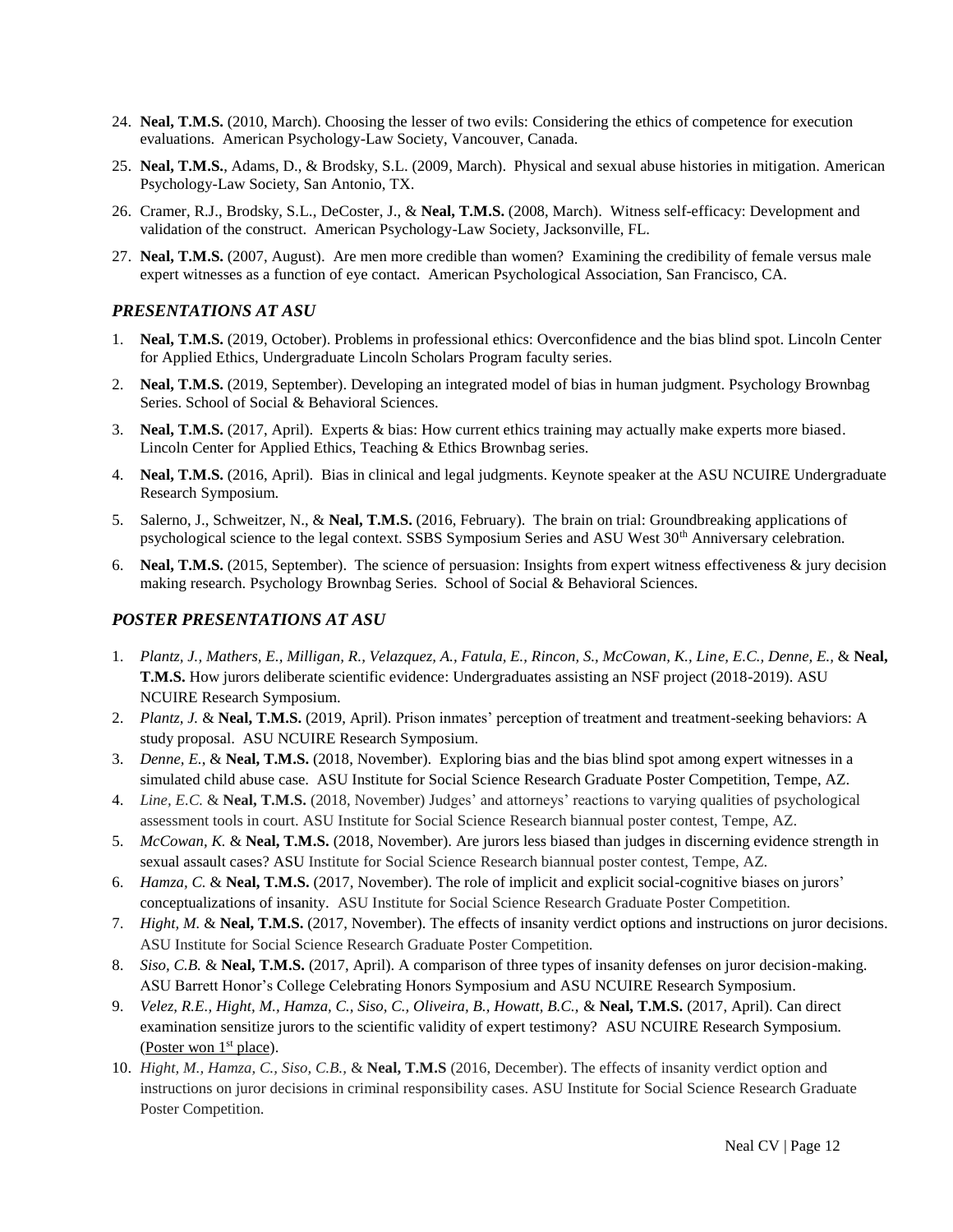- 11. *Goddard, H.N., Haas, J.R., Marshall, S.R., Velez, R.E., Howatt, B.C.*, **Neal, T.M.S.**, Krauss, D., *Quamme, C.M., Ramos Jr., D., & Philipp, C.* (2016, April). Can direct examination sensitize jurors to the scientific validity of expert testimony? ASU NCUIRE Research Symposium, and the ASU/ Glendale Community College Psi Chi/Psi Beta Broadening Perspectives Research Expo. (Poster won 3rd place).
- 12. *Howatt, B.C., Warner, M., Marshall, S.R., Velez, R.E., Goddard, H.N., Haas, J.R., Ramos Jr., D., Quamme, C.M., Philipp, C., & Neal, T.M.S.* (2016, April). Solving the Replication Crisis: A Contribution to Open Science and the Registered Replication. ASU NCUIRE Research Symposium, and the ASU/Glendale C.C. Psi Chi/Psi Beta Broadening Perspectives Research Expo (Poster won 1<sup>st</sup> place).

## **TEACHING EXPERIENCE**

**<sup>G</sup>** Traditional in-person "ground" course **<sup>O</sup>** Online course

I have taught 9 different courses at ASU, 8 of which I developed as new courses as part of building the new suite of Law and Psychology programs at ASU. I teach across the curriculum: graduate and undergraduate, in-person and online, small and large, and core as well as specialty courses. My student evaluations are consistently excellent. I've received numerous teaching awards, have been invited to present in faculty teaching showcases, and have mentored my students to varied successful outcomes. New courses I developed for ASU are marked with "G" for traditional in-person ground courses and "O" for online courses.

*GRADUATE:* Advanced Correctional Psychology **G, O**; Advanced Forensic Psychology **G, O**

*UNDERGRADUATE:* Correctional Psychology **G, O**; Forensic Psychology **G, O**; Introduction to Psychology; Abnormal Psychology; Social Psychology; Psychology of Gender; Psychology, Law, and Justice

## *ASU UNDERGRADUATE BARRETT HONORS CONTRACTS*

Fall 2015: 5 students | Sp 2016: 8 students | Fall 2016: 1 | Sp 2017: 3 | Sp 2018: 1 | Sp 2019: 4 students

## **STUDENT MENTORING**

## *CHAIRED THESES*

*ASU Psychology MS Theses / Applied Projects* Emily Denne | Cassandra Hamza | Morgan Hight | Emily Line | Kristen McCowan

*ASU Undergraduate Barrett Honors Theses* Annelisse Velazquez | Rebecca Velez | Cassidy Siso

## *COMMITTEE MEMBERSHIPS (NON-CHAIR)*

## *Committees Outside of ASU*

Eugenia Garcia-Dubus (Clinical-Forensic Psychology Doctoral Student, John Jay College of Criminal Justice) Rebecca Girlinghouse (Clinical Psychology Doctoral Student, The Chicago School of Professional Psychology) Sophia Venegas-Delval (Expert Advisor to AP Research Student, Fontbonne Hall Academy High School, NYC)

## *ASU Psychology MS Theses / Applied Projects*

Madison Adamoli | Mike Dees | Kathryn Doughty | J.P. Gonzales | Riquel Hafdahl | Brian Howatt | Shelby Hunter | Andrew Pollack | Kaylee Rosenbusch | Prachi Solanki | Ashley Trow | Megan Warner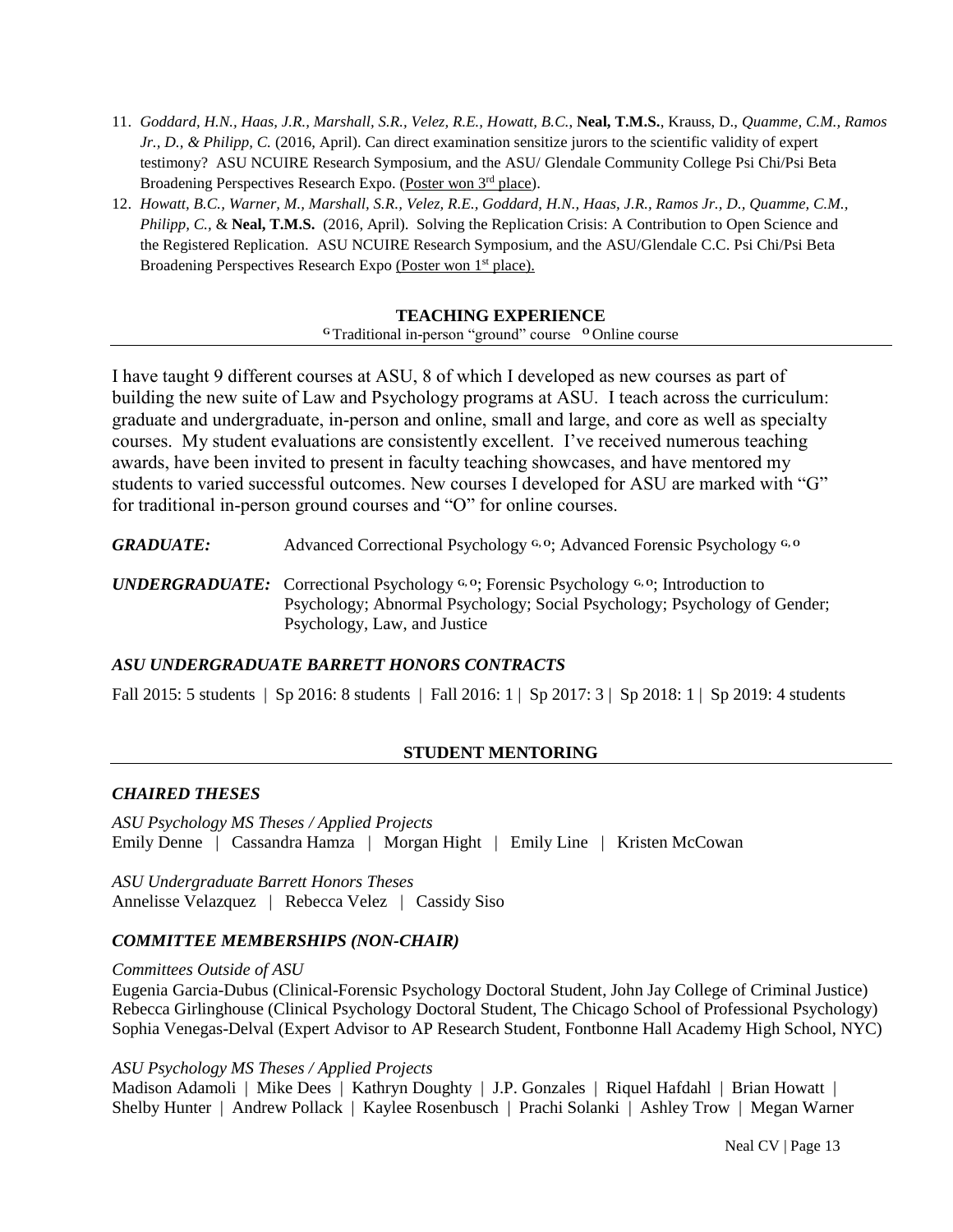## *ASU Undergraduate Barrett Honors Theses*

Hayley Anderson | Kelsey Bernal | Calen Harding | Amy Jicha | Rosa Reyes | Ashley Trow

## *RESEARCH LAB MENTORSHIP*

- Have mentored 23 students in the lab (2 PhD students, 4 MS students, and 17 undergraduate students).
- NSF Graduate Research Fellowship Program mentor I've mentored 3 graduate students to write and submit for this program, one of whom received the prestigious award (Emily Denne, 2019)
- Hosted and mentored an undergraduate scholar from University of Arizona (Ali McCoy, Summer 2018)
- Hosted and mentored an undergraduate scholar from Mt. Holyoke College (Megan Irgens, Summer 2016)
- Cassidy Siso, undergraduate honor's student, received ASU Bidstrup Fellowship to work in my lab (Sp '17)
- Emily Line, Cassidy Siso, Annelisse Velazquez, and Rebecca Velez received American Psych-Law Society "Access Path to Psych. and Law Experience" Scholarships (\$3,000 each) to work in my lab (2015-2019)
- Hosted & mentored junior visiting psychology-law scholar from Switzerland (Carina Philipp; Spring 2016).
- Students earned grant proposals (Emily Denne & Kristen McCowan: AP-LS Grants-in-Aid Award).

## **MEDIA COVERAGE**

AZ Central / Arizona Republic Newspaper (12/14/2018), "This Program For Mentally III Defendants Mostly Focuses on [Declaring Them Fit For Trial.](https://www.azcentral.com/in-depth/news/local/arizona-investigations/2018/12/11/restoration-competency-jail-program-defendants-mental-illness-maricopa-county-superior-court/712133002/)"

Bloomberg BNA story (8/28/17), ["Attorneys Faulted for Scarcity of Female Expert Witnesses.](https://www.bna.com/attorneys-faulted-scarcity-n73014463810/)"

Bloomberg BNA story (8/31/17), ["Gender Gap for Female Experts Won't be Easily Narrowed.](https://www.bna.com/gender-gap-female-n73014464032/)"

Nebraska Today news story (5/11/17), ["I think I know: How Institutions Can Build \(or Rebuild\) Trust"](http://news.unl.edu/newsrooms/today/article/i-think-i-know-how-institutions-can-build-or-rebuild-trust/)

ASU Now news story (2/25/16), ["Implicit bias: When forensic experts are swayed by an adversarial legal system"](https://asunow.asu.edu/20160225-solutions-implicit-bias)

APA *gradPSYCH Magazine* (3/2011), ["Class act: Crime and Punishment"](http://www.apa.org/gradpsych/2011/03/crime.aspx) story about my dissertation on bias in forensic evaluations in death penalty cases*, 9(2)*, 36-38

## **PROFESSIONAL CREDENTIALS**

Licensed in Psychology, State of AZ (Lic #PSY-004630) and NE (Lic #844, voluntary inactive status) Current Designated Forensic Professional, State of Massachusetts Current

## **SERVICE**

## *SERVICE TO THE PROFESSION (OUTSIDE OF ASU)*

NSF Award Consultant (#1748371), "Implicit Biases and Discretionary Prosecutorial Decision Making" 2018-20

## *Service Committees*

Member-at-Large (elected position, voting member), American Psychology-Law Society 2016-2019 Early Career Scholars Committee, Society for the Psychological Study of Social Issues (APA Div 9) 2015-2018 Dissertation Award Committee, American Psychology-Law Society 2014-2017 Professional Development of Women Committee, American Psychology-Law Society 2012-2015 Conference Reviewer, American Psychology-Law Society 2007-now

#### *Grant Reviewing*

National Science Foundation panel reviewer 2018, 2019

Neal CV | Page 14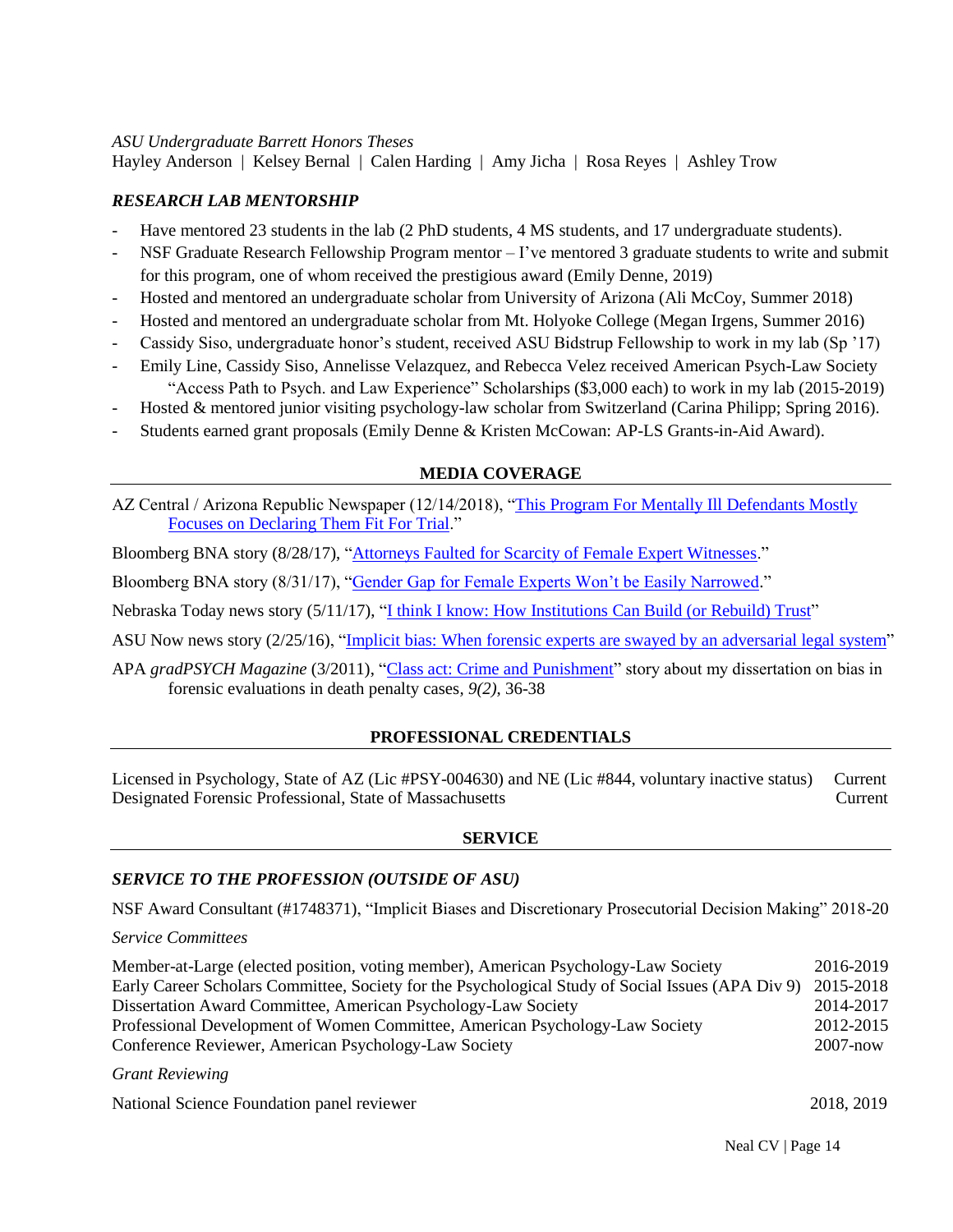| Austrian Science Fund ad hoc reviewer       | 2018 |
|---------------------------------------------|------|
| National Science Foundation ad hoc reviewer | 2018 |
|                                             |      |

## *Journal Reviewing*

| Associate Editor, Journal of Personality Assessment                                              | $2018 - now$ |
|--------------------------------------------------------------------------------------------------|--------------|
| Editorial Board Member, Law and Human Behavior                                                   | $2019 - now$ |
| Training graduate student mentees as part of <i>LHB</i> 's student editorial mentorship program  | $2019 - now$ |
| Editorial Board Member, <i>Psychology</i> , <i>Public Policy</i> , and Law                       | $2017 - now$ |
| Student Editorial Board Member, Law and Human Behavior                                           | 2012-2014    |
| Editorial Board Member (2012-14), Grad Student Editor (2010-12), Social Issues and Policy Review |              |

Chief Psychology Editor (2010-11), Consulting Editor (2007-10), *Law & Psychology Review* 

Ad hoc reviewer for *Administration and Policy in Mental Health and Mental Health Services Research*; *Applied Cognitive Psychology; Behavioral Sciences & the Law; Clinical Psychological Science; Criminal Justice & Behavior; Griffith Law Review; Ethics & Behavior; J. of Applied Social Psych; J. of Empirical Legal Studies; J. of Forensic Sciences; J. of Forensic Psychiatry & Psychology; J. of Forensic Psych Practice*; *Law and Human Behavior*; *Psychological Reports; Psych, Crime, and Law; Science Advances;* Wadsworth/Cengage Learning; Oxford University Press; Routledge/Taylor & Francis; NYU Press; a MacMillian textbook; and American Psychology-Law Society Annual Conference.

# *INSTITUTIONAL SERVICE*

## *University-Level Service*

| ASU Online Faculty Showcase Invited Presenter. Topic: "Student Peer Review as a Teaching Tool"                                                                                                                                                                                                          | 4/2018                                                     |
|---------------------------------------------------------------------------------------------------------------------------------------------------------------------------------------------------------------------------------------------------------------------------------------------------------|------------------------------------------------------------|
| Senior Sustainability Scientist, Julie Ann Wrigley Global Institute of Sustainability                                                                                                                                                                                                                   | $2017 - now$                                               |
| Invited faculty presenter at AZ Board of Regents/ASU Faculty Breakfast                                                                                                                                                                                                                                  | 2/2017                                                     |
| More to Explore faculty presenter for student recruitment, Title: "Forensic Psychology at ASU"                                                                                                                                                                                                          | 2/2017                                                     |
| Faculty Affiliate in the ASU Center for Correctional Solutions                                                                                                                                                                                                                                          | $2017 - now$                                               |
| ASU Summer Experience at West Program Presenter, Title: "Law/Forensic Psychology"                                                                                                                                                                                                                       | 6/2016                                                     |
| ASU Community and Municipal Relations presenter, Title: "Research & Teaching in Forensic Psych."                                                                                                                                                                                                        | 4/2016                                                     |
| Founding member of ASU's Forensic Science Initiative (forensics.asu.edu)                                                                                                                                                                                                                                | 4/2016                                                     |
| Founding member of ASU's Program on Law and Behavioral Science (lawpsych.asu.edu)                                                                                                                                                                                                                       | 8/2015                                                     |
| New College Service<br>ASU New College Faculty Internal Seed Grant (SRCA) committee<br>ASU New College Summer Community Read committee<br>ASU West Childhood Conference committee member<br>ASU West 1 <sup>st</sup> Annual Forensic Science Day volunteer<br><b>ASU New College Faculty Ambassador</b> | 2018<br>2016 & 2017<br>2016-2017<br>3/2016<br>$2015 - now$ |
| School of Social & Behavioral Sciences Service                                                                                                                                                                                                                                                          |                                                            |
| Interim Program Director, Law and Psychology PhD degree program                                                                                                                                                                                                                                         | Fall 2019                                                  |
| Interim Program Director, Master of Science in Forensic Psychology degree program                                                                                                                                                                                                                       | Fall 2019                                                  |
| Interim Area Liasion, Forensic Psychology                                                                                                                                                                                                                                                               | Fall 2019                                                  |
| Faculty Search Committees: Lecturer-2017, 2019   Clinical Ast. Prof. - 2019   Tenure-Track Ast. Prof. - 2019                                                                                                                                                                                            |                                                            |
| Broadening Perspectives Research Expo Advisor/Coordinator                                                                                                                                                                                                                                               | 4/2016                                                     |
| Psi Chi/ Psychology Club Faculty Advisor                                                                                                                                                                                                                                                                | 2016-2018                                                  |

# *EXTERNAL COMMUNITY SERVICE*

| Consultant to the Arizona Supreme Court Committee on Mental Health and the Justice System    | 4/2019 |
|----------------------------------------------------------------------------------------------|--------|
| Planning committee, AZ Supreme Court Legal Competency and Restoration Conference for MH Pros | 2019   |